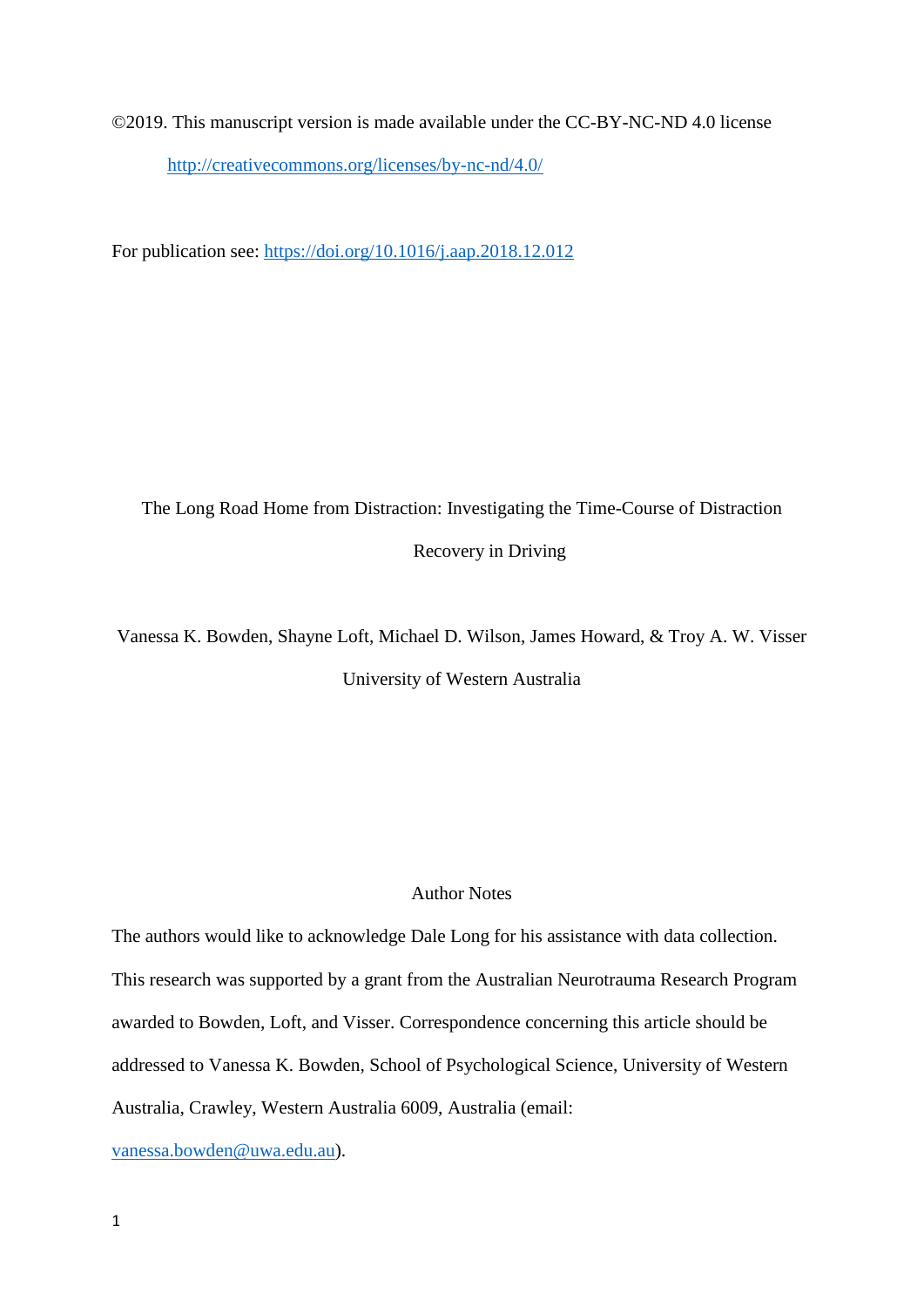### **Abstract**

Driver distraction is a leading cause of accidents. While there has been significant research examining driver performance during a distraction, there has been less focus on how much time is required to recover performance following a distraction. To address this issue, participants in the current study completed a simulated 40-min drive while being presented with distractions. Distractions were followed by a visual Detection Response Task (DRT) to assess participants' resource availability and potential capacity to respond to hazards, as well as continuous measures of driving performance including their ability to maintain a consistent speed and lane position. We examined recovery for a 40s period following three types of distraction: cognitive only, cognitive+visual, and cognitive+visual+manual. Since safe driving requires cognitive, visual, and manual resources, we expected recovery to take longer when the distraction involved more of these resources. Consistent with this, each additional level of distraction further slowed DRT response times and increased speed variability during 0-10s post-distraction. However, DRT accuracy was equally impaired for all conditions during 0-20s post-distraction, while lane position maintenance from 0-10s post-distraction was only impaired when the distraction included a manual component. In addition, while participants in all three conditions exhibited some degree of post-distraction impairment, only those in the cognitive+visual+manual condition reduced their speed during the time when distracted, suggesting drivers show limited awareness of the potential persistent consequences of distraction.

**Keywords**: Driver safety; Distraction; Simulation; Detection Response Task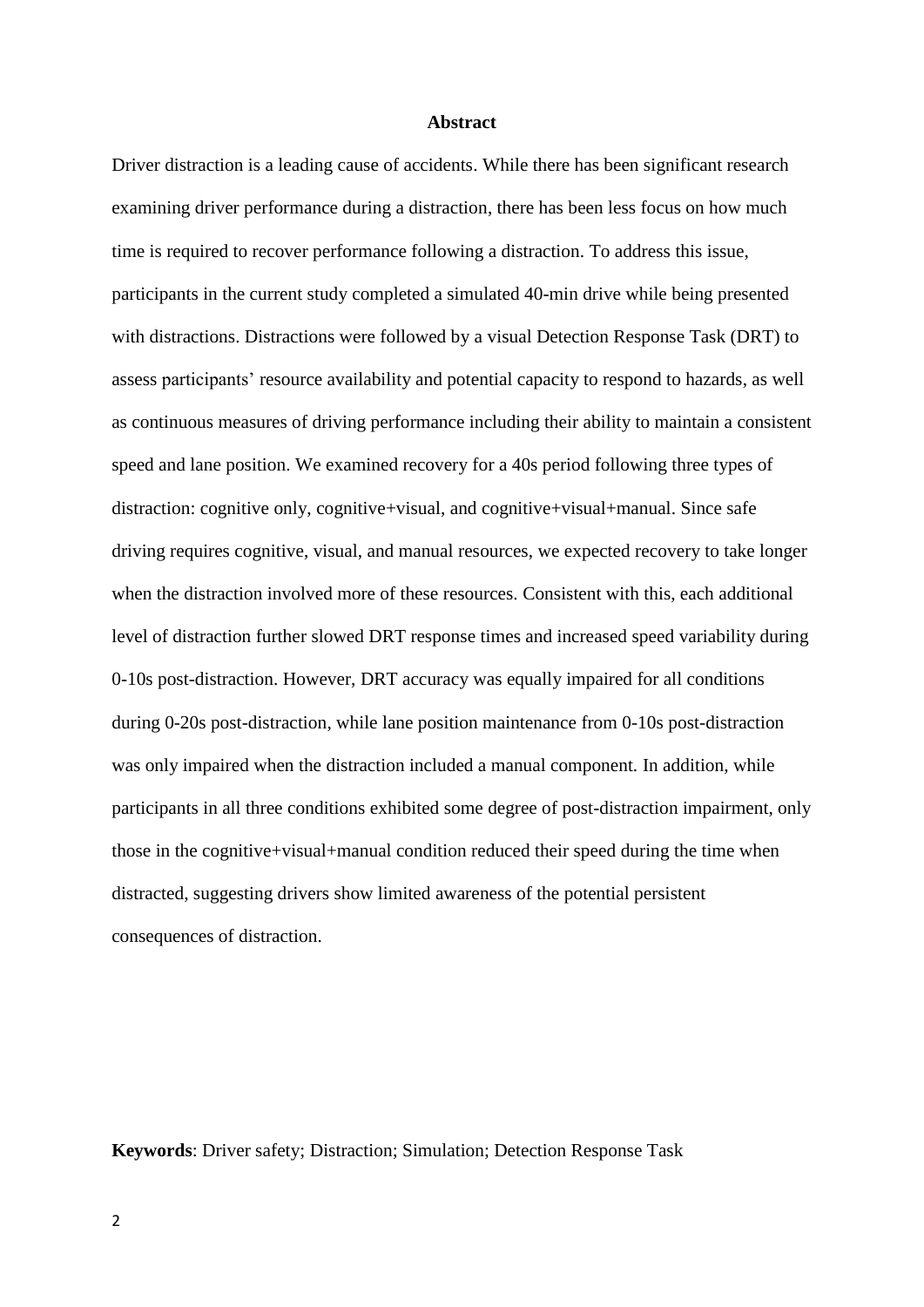# **1. Introduction**

A driver is considered to be distracted when their resources are directed away from the primary task of safely controlling a vehicle. Driver distraction accounts for a significant proportion of all road accidents, with U.S statistics from 2014 – 2015 showing that nearly 10% of driving fatalities involved distracted drivers (National Highway Traffic Safety Administration, 2016). Drivers are increasingly at risk of being distracted by technology in the vehicle, both from personal devices (e.g. phones) and in-vehicle systems (e.g. entertainment, navigation, communication). Such distractions may lead drivers to look away from the road, become inattentive, and/or remove their hands from vehicle controls as they continue to drive.

While significant research efforts have been devoted to understanding the effects of distraction on driver performance and safety *during* the time that the driver is distracted (for a review see Young & Regan, 2007), very little work has investigated how quickly and effectively drivers can recover *after* distraction. Distraction recovery is an important issue, as numerous studies in the basic experimental psychology literature have shown that switching tasks, such as when a driver shifts between processing the distracting information and controlling their vehicle, can lead to substantial and long-lasting perceptual and cognitive costs (Di Lollo et al., 2005; Enns et al., 2001; Monsell, 2003; Rogers & Monsell, 1995; Visser et al., 2004). Such costs, in turn, might be expected to impair driver performance for a significant period before resources can be reallocated.

# *1.1. Detection Response Task*

Several driving studies have found evidence consistent with this expectation. For example, Reyes and Lee (2008) examined hazard detection using a modified visual Detection Response Task (DRT) that required participants to detect a cyclist in a simulated driving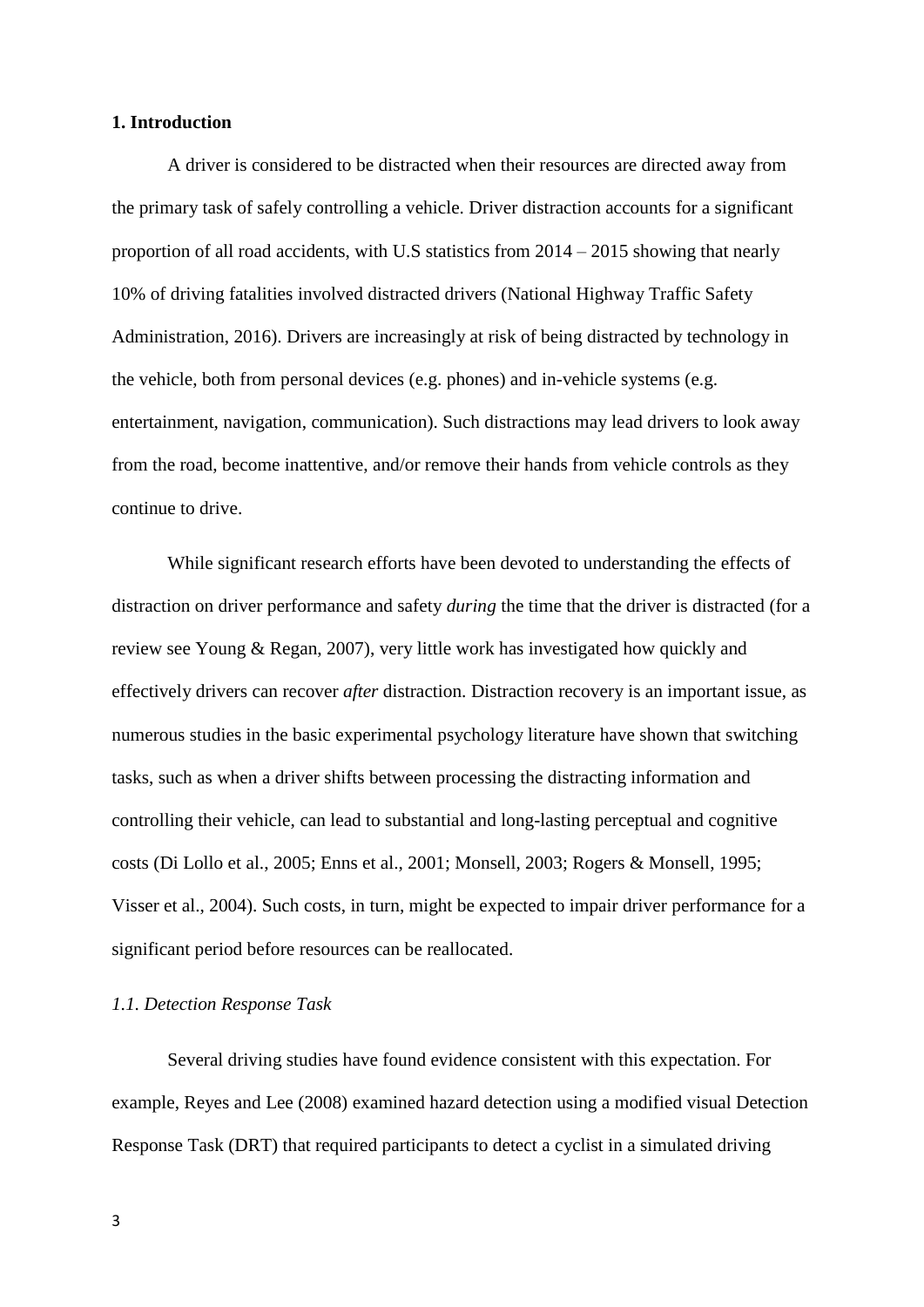environment. DRT performance has been shown to index both driver's general resource availability (Bowden et al., 2017; Miura, 1986; Patten et al., 2006; van Winsum, 2018) and their capacity to respond quickly and accurately to an unexpected hazard in the driving environment (Strayer et al., 2013). Reyes and Lee (2008) distracted drivers with a cognitive task for 1-4 minutes and compared their DRT performance with undistracted driving both during and after the cognitive task. They found that the cognitive distraction reduced drivers' ability to detect the cyclist during the distraction, and that this impairment persisted into the one-minute period after the distraction ended.

Strayer et al. (2016, 2017) also used a DRT to measure recovery from cognitive distraction (in this case, issuing voice commands to a digital assistant) in real world driving. While Reyes and Lee (2008) were only able to make the general conclusion that the distraction induced impairment persisted into the one-minute post-distraction period, Strayer et al. sorted their DRT response time data according to how long after the distraction had ended each DRT target was presented. This more fine-grained analysis indicated that DRT response times were significantly elevated for 18 to 27s post-distraction.

The purpose of the current study was to replicate and expand upon the findings of Reyes and Lee (2008) and Strayer et al. (2016, 2017) to further understand the recovery of driver performance and safety following distraction. There are two main areas where the current research expands on previous studies. Firstly, while previous research only used cognitive distractions, in the current study we assess recovery from distractions that required a combination of visual, manual, and/or cognitive resources in order to better simulate the demands of a realistic driving experience. Secondly, while past studies focused on DRT response time recovery, the current study also looks at the recovery of other safety-critical driving behaviors including lane keeping and speed control.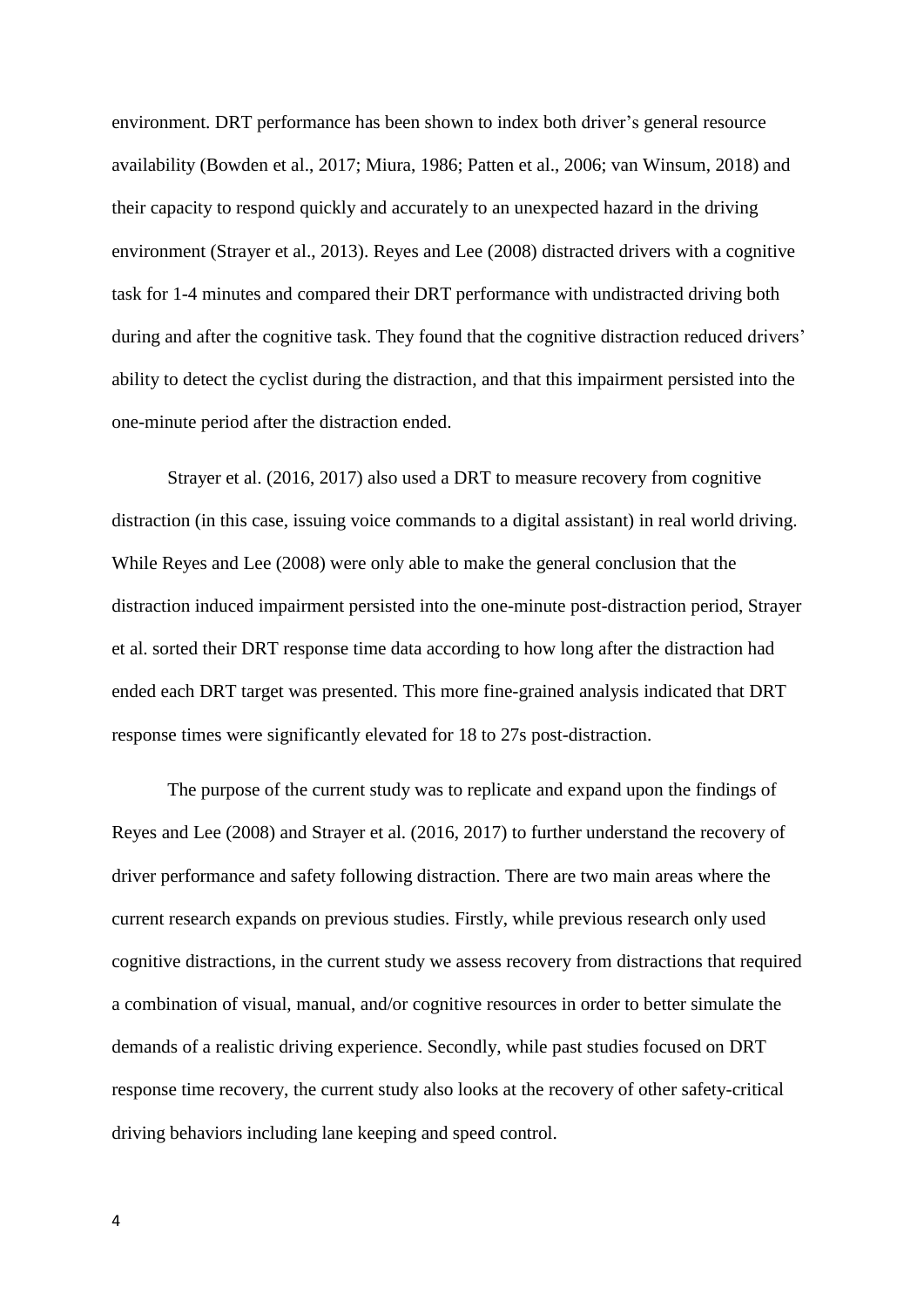### *1.2. Visual, Manual, and Cognitive Resources*

As reviewed above, research examining the time course of recovery from distraction has focused predominantly on cognitive distraction. However, while this is no doubt a key source of impairment, there are a range of different secondary tasks that can distract drivers. These tasks can be broadly categorized as visual, manual, and cognitive components of the distraction (Boehm-Davis & Remington, 2009). The visual component involves the driver looking away from the road, mirrors, or other safety-relevant vehicle displays such as the speedometer, in favor of the secondary task (e.g. looking at a billboard advertisement). The manual component involves physical distraction, where the driver moves their hands (or conceivably feet) away from the vehicle controls to perform a secondary task (e.g. drinking a coffee or texting). Lastly, the cognitive component involves mental distraction, where the driver has allocated cognitive resources (attention, memory, etc.) away from driving to perform a secondary task (e.g. mentally preparing for a meeting at work).

With these three components in mind, the first aim of the present work is to determine whether post-distraction impairment is greater, and/or recovery from distraction slower, when the secondary (distracting) task shares more resource requirements with the primary (driving) task. Multiple resource theory suggests that some secondary tasks will interfere more with a concurrent primary task than others based on competition for limited resources (Wickens, 2002). For example, greater interference is predicted when a secondary task shares the same sensory modality as the primary task since both require access to the same limited pool of resources. Given that the primary task of driving safely involves a combination of cognitive, visual, and manual resources, we would expect recovery to take longer when the secondary task taps into more of these resources. To test this, participants completed a simulated driving task while allocated to one of three different distraction conditions: cognitive-only, cognitive+visual, and cognitive+visual+manual. We hypothesized that each additional level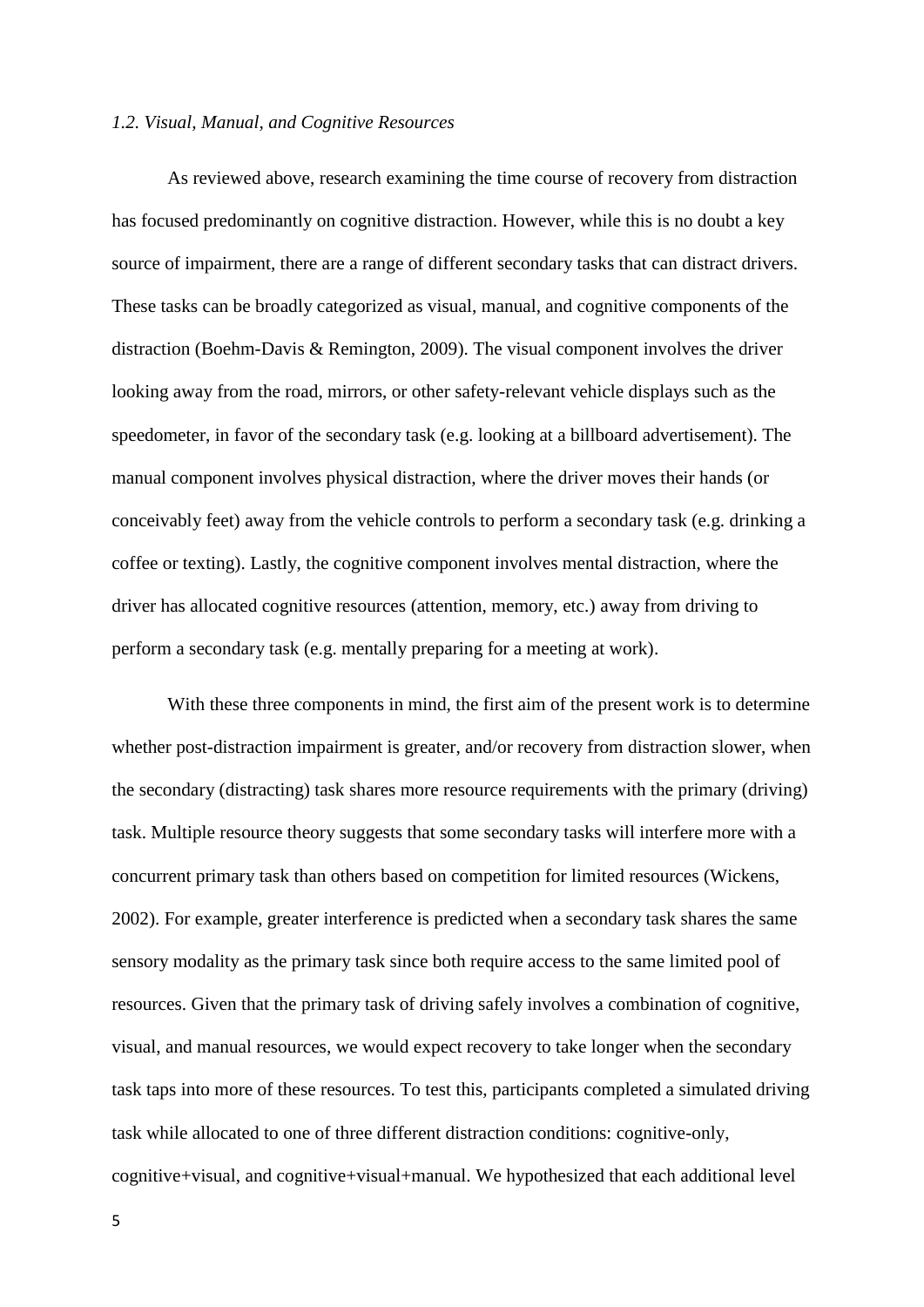of distraction would increase the magnitude of post-distraction performance impairment and/or slow the post-distraction recovery of performance.

## *1.3. Continuous Performance Measures*

The second aim of the current study was to more thoroughly investigate the specific aspects of driver performance that are impaired following distraction. As mentioned above, the DRT has been used in past studies as it provides a useful indicator of drivers' available cognitive resources and potentially their capacity to respond to hazards. However, the DRT differs in many respects from other driving tasks that must be continuously performed in order to ensure safe driving. These other driving tasks are more likely to be carried out concurrently with the distraction, rather than being suspended completely as is assumed by models that conceptualize distractions as series of brief primary task interruptions (e.g. Altmann & Trafton, 2002). For example, maintaining a consistent speed and lane position, or updating situation awareness of the environment, are all likely to continue during periods of distraction because of the rapidly-changing nature of the driving environment.

There is evidence in the driver distraction literature that cognitive distractions impair performance on some of these continuous measures. Cognitive distractions, such as talking on a phone or to a passenger, have been shown to reduce available resources during the period when the driver is distracted to the detriment of both speed control (Harbluk et al., 2007; Horberry et al., 2006; Rogers et al., 2011) and lane position control (see Choudhary & Velaga, 2017 for a summary). However, these studies did not test whether there would also be a residual impairment on these continuous measures after distraction has ended, and if so, how long such impairments persist for. To investigate this issue we examined lane-keeping control and speed control both during distraction and post-distraction.

## *1.4. Summary and Hypotheses*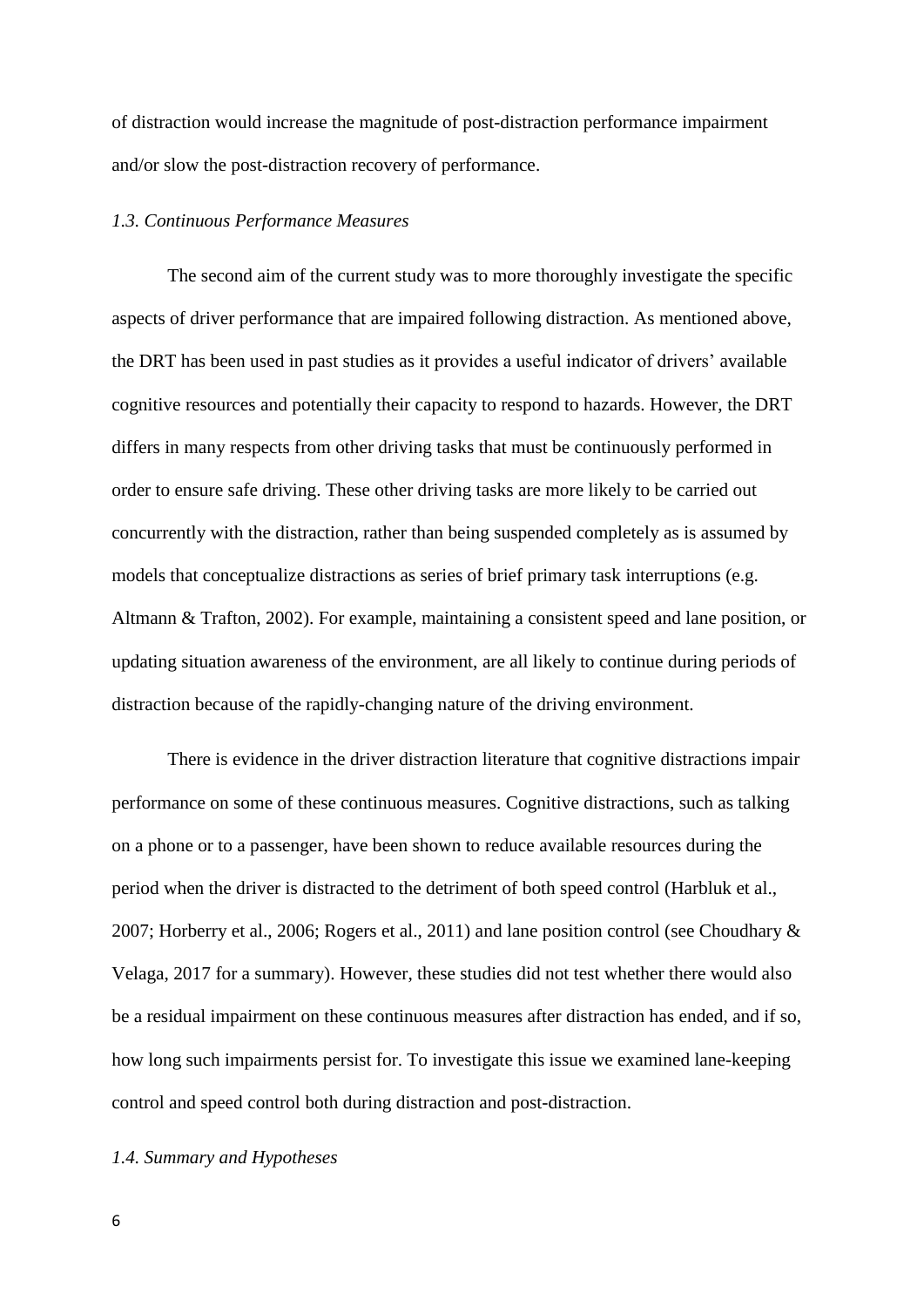To summarize, the current study investigates the recovery of driver performance and safety following distraction by examining DRT response time as well as the continuous driving measures of lane keeping and speed control. The current study assesses recovery from distractions requiring a combination of visual, manual, and/or cognitive resources. We examine the extent to which each additional resource required by the distraction increases the magnitude of the post-distraction performance impairment and/or slows the post-distraction recovery of performance. Specifically, we predicted that the cognitive condition would have more costs compared to baseline, the cognitive/visual condition would have more costs than the cognitive condition, and the cognitive/visual/manual condition would have more costs than the cognitive/visual condition.

#### **2. Method**

# *2.1. Participants*

One-hundred and sixty five undergraduate students from the University of Western Australia participated in exchange for course credit, with 55 participants allocated to each distraction condition: cognitive (Cog), cognitive/visual (Cog+Vis), cognitive/visual/manual (Cog+Vis+Man). Participants received an AUD\$3-5 bonus at the end of the experiment as a performance incentive. Participants were required to have at least a probationary driver's license. Eight participants were excluded and replaced, seven for technical failures and one for not completing the experiment.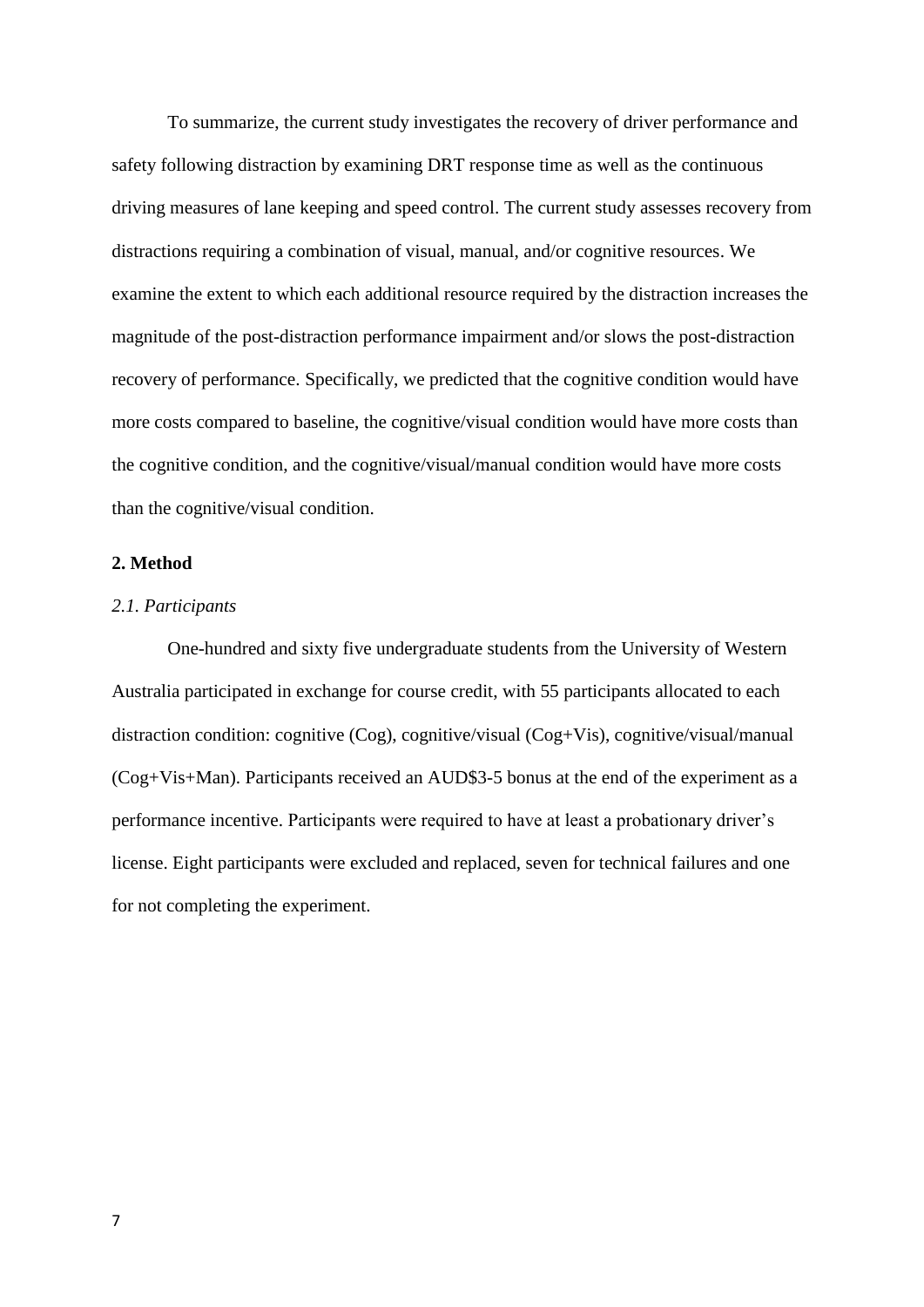| Condition           | Age (years) | Gender           | <b>Years</b> licensed |  |
|---------------------|-------------|------------------|-----------------------|--|
| $\cos$              | 19(3.7)     | $M = 20, F = 35$ | 1.5(3.4)              |  |
| $Cog+Vis$           | 19(4.7)     | $M = 25, F = 30$ | 1.5(5.0)              |  |
| $Cog+Vis+Man$       | 19(6.4)     | $M = 25, F = 30$ | 1.5(5.0)              |  |
| Total ( $N = 165$ ) | 19(5.1)     | $M = 70, F = 95$ | 1.5(4.9)              |  |
|                     |             |                  |                       |  |

*Table 1. Participant details including medians with standard deviations in brackets*

# *2.2. Stimuli*

*2.2.1. Driving simulator.* Simulators have been shown to be a valid proxy for real world driving, with similar patterns of driving performance results found for both instrumented vehicles and simulators (Reed & Green, 1999; Underwood et al., 2011). The driving simulator used Oktal's SCANeR Studio software (version 1.4) and consisted of three parallel 27 inch monitors housed in an Obutto cockpit, supporting a 135° wide-field video display. The central monitor represented the front windscreen view and included a digital speedometer (Figure 1). Two side mirrors and a central rear-vision mirror were also presented. Participants were seated approximately 85 cm from the central monitor and controlled the simulated automatic transmission vehicle using a Logitech computer steering wheel and pedal set. The simulated vehicle and environment were configured for right-hand drive vehicle and road conditions. Participants drove along a continuous four-lane road and did not to turn off the main road at any time. They were instructed to keep to the far-left lane of the road and that no other vehicles would appear in their lane. The other three lanes had light density traffic (~5 vehicles per minute). The participants' vehicle speed and position data was continuously recorded at 1000 Hz and down-sampled to 50 Hz for further analysis.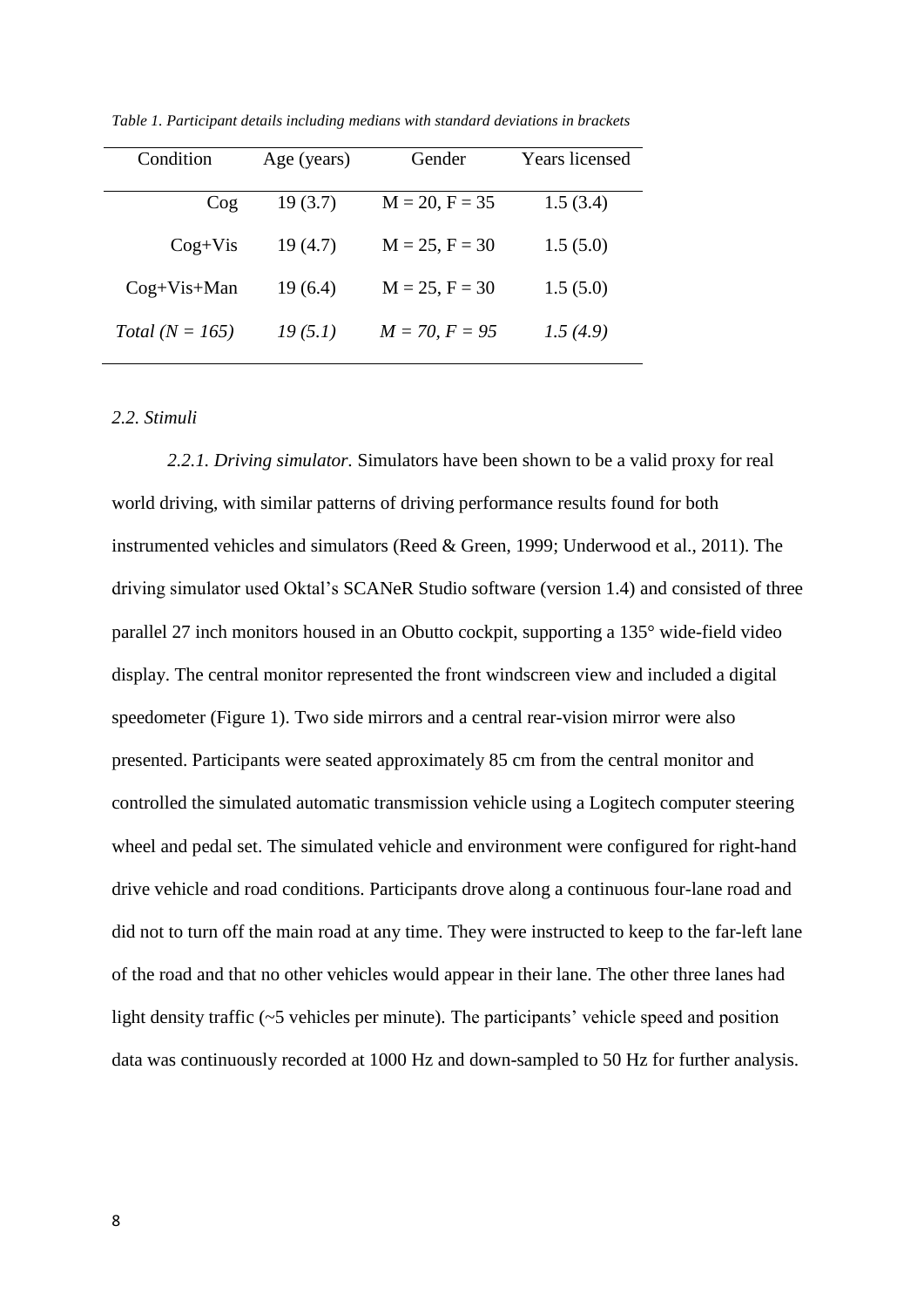

Figure 1. The left panel shows the driving simulator with the tablet device positioned next to the steering wheel. The right panel shows the central monitor view of the driving environment with rear-view mirror and digital speedometer displayed. A DRT target is presented above the horizon on the left.

*2.2.2. Distracting task.* The distracting task was presented on a Samsung Galaxy tablet (8-inch display) mounted in the cockpit to the right of the steering wheel and within reach of the participant. A headset with microphone was worn by participants to receive distracting task questions and record verbal responses. A custom-built Android application presented single digit addition problems (e.g. " $3 + 7$ ") as the distracting task (Harbluk et al., 2007). Problem presentation and response differed depending on the condition. The end of each one-minute distraction was signaled differently depending on the condition.

For participants in the Cog+Vis+Man condition, questions were displayed on the tablet screen. To answer a question, participants manually typed their answers using a number pad displayed on the tablet. At the end of each one-minute distraction, the question currently displayed on the tablet disappeared and was replaced by a message instructing participants that the simple addition task had ended.

In the Cog+Vis condition, questions were displayed on the tablet screen. To answer a question, participants said their answers out loud into the headset microphone. At the end of each distraction, an auditory tone was provided in addition to the visual end message.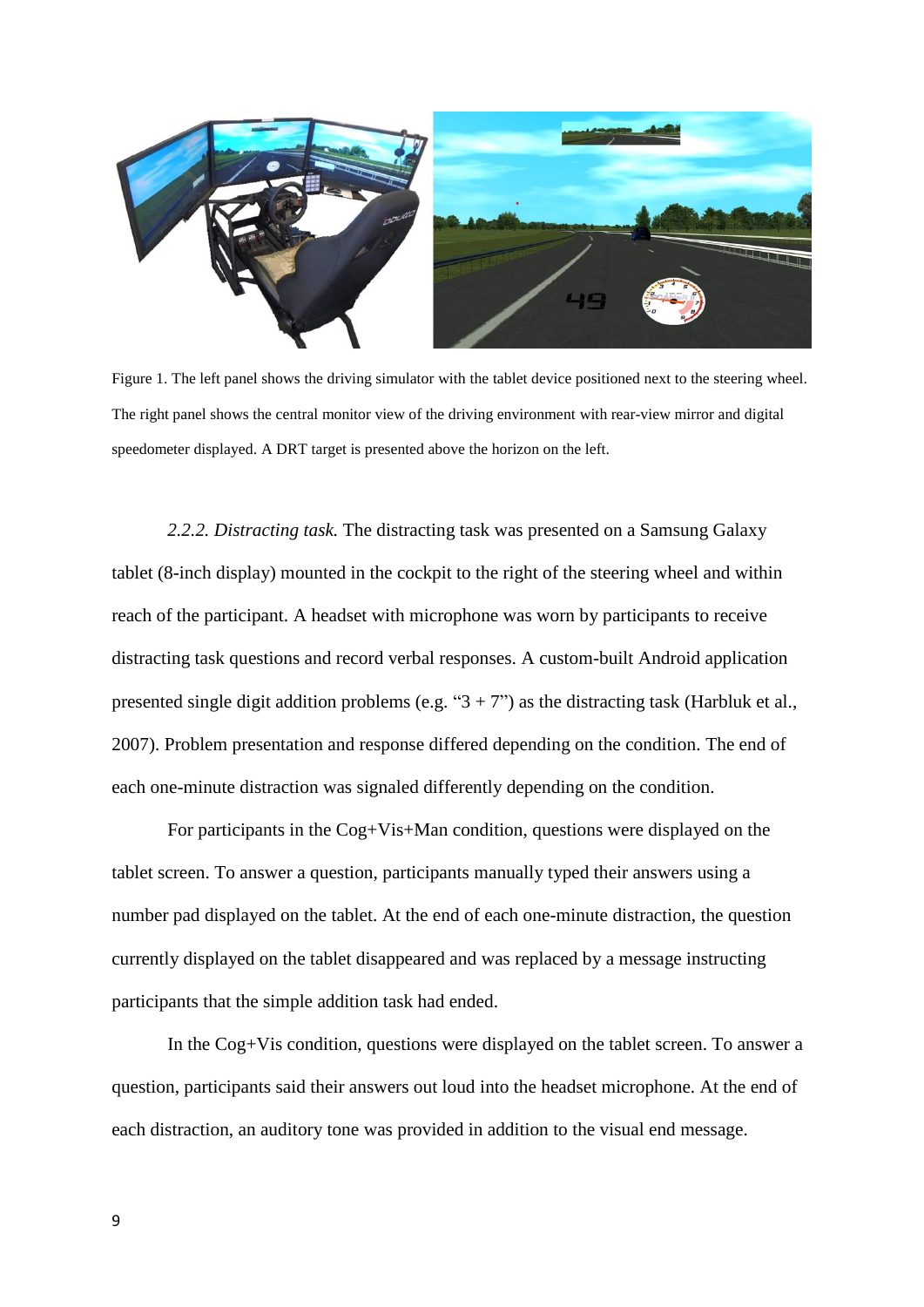In the Cog condition, questions were presented by a computer-generated voice via the headset while the tablet screen remained blank. To answer a question, participants said their answers out loud. Since the tablet remained blank throughout this condition, the end of each distraction was signaled by an auditory tone only.

In all three conditions, an auditory chime provided feedback after each question was answered to acknowledge that an answer had been recorded. Participants were presented with a total of ten one-minute distractions in the experiment. Distractions were separated by 60s, 90s, or 120s to ensure that distraction onset could not be predicted.

*2.2.3. Detection Response Task*. The visual DRT is relatively unobtrusive and adds little demand to a task through its inclusion (Jahn et al., 2005). In the current experiment, the DRT required participants to detect peripherally presented red dot targets (0.34° of visual angle) at random locations on the central display within an area 2° to 4° above the horizontal midline, and 11° to 23° to the left of the participants' forward viewpoint (Bowden et al., 2017; Martens & Van Winsum, 2000). These locations are similar to where pedestrians and street signs typically appear in a driver's field of view (Olsson & Burns, 2000; Patten et al., 2006). Each target remained on screen for a maximum of 2s, or until a response was made. To respond, participants were instructed to press a button on the steering wheel with their right thumb as quickly as possible when a dot appeared, without taking their hands off the steering wheel.

No DRT targets were ever presented during the distraction. To accurately assess recovery from distraction, the timing of DRT target delivery was constrained in several ways during the first 60s following a distraction. The first target was always presented 2s, 4s, 6s, 8s, or 10s post-distraction, and the interval between consecutive targets was between 6s-16s. Therefore, across the ten distractions during the experimental session, participants were presented with exactly two DRT targets from 2-60s post-distraction at 2s intervals. By the

10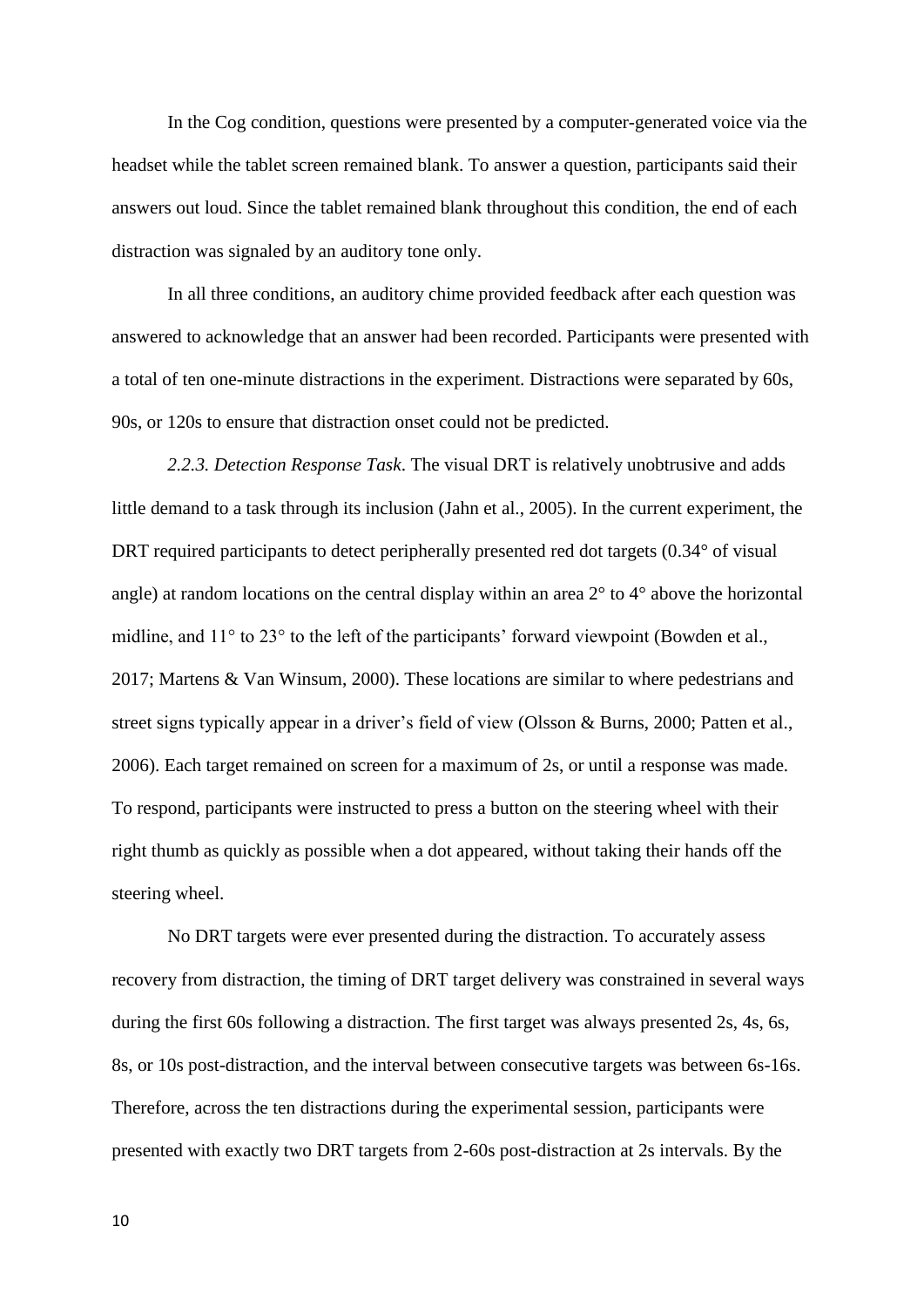end of the experiment, participants had therefore seen two targets at 2s post-distraction, two targets at 4s post-distraction, two targets at 6s post-distraction, and so on. The temporal positioning of target presentation during the first 60s post-distraction was counter-balanced across participants. From 60s post-distraction until the onset of the next distraction, DRT targets continued to appear but the interval between consecutive targets was randomly varied between 6s-16s.

### *2.3. Procedure*

Participants first completed a 10 minute training scenario where they were instructed to drive safely at a speed limit of 50 km/h. During this training participants practiced the DRT and the distracting task specific to their condition. After training was complete participants were informed that they would start the experiment with an AUD\$5 bonus that would be reduced if they drove either too slowly or too quickly. The aim of the bonus was to incentivize participants to travel close to the speed limit, as they would in real-world driving. The experiment was completed in two 15-20 minute halves, with a short self-paced rest break (usually 2-5 minutes) available between each half. Each half contained five one-minute distractions. The first four minutes of each half included the DRT with no distracting task. The data to establish baseline driving and DRT performance was collected at the start of the second half of the experiment (excluding the first 30s where the participant was still accelerating to 50 km/h). The entire experiment took approximately 45 minutes to complete.

# **3. Results**

# *3.1. Data Analysis*

There were three dependent variables of interest in this study: DRT performance, speed, and lane-keeping. Regarding DRT performance, the primarily measure of interest was response time, but DRT accuracy data was also analyzed to check that RT differences could not be accounted for by changes in response accuracy (i.e., speed-accuracy trade-offs).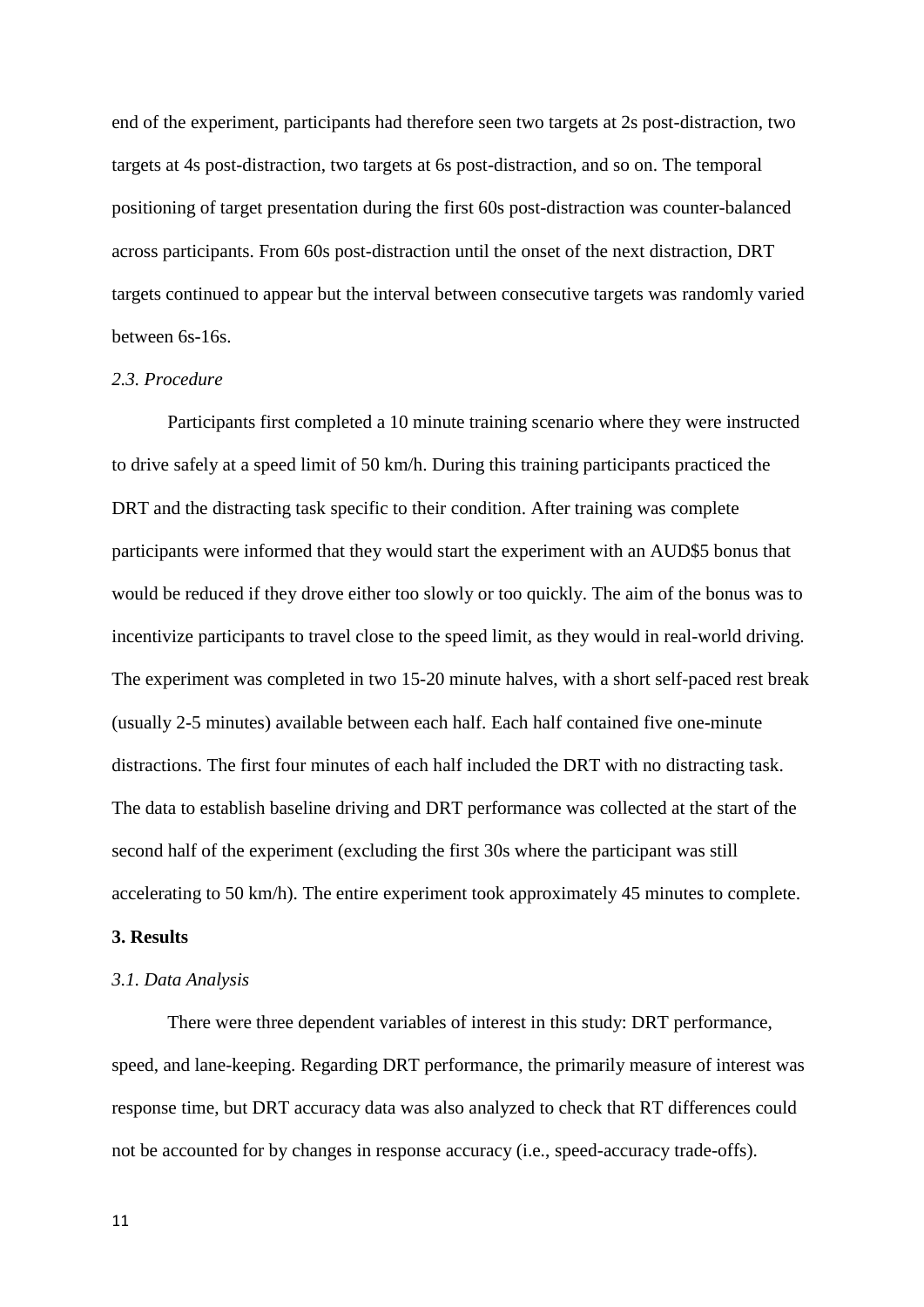Participants' ability to maintain a consistent position in their lane (lane-keeping) was assessed using the standard deviation of the car's position with respect to the center of the lane. Participants' ability to maintain a consistent speed (speed variability) was measured using the standard deviation of car speed. In addition to speed variability, the average speed was also examined to ensure that any change in speed variability was not accounted for by changes in average speed (e.g. accelerating post-distraction could result in the greater speed variability).

To facilitate comparison across measures, all data was analyzed in 10s time windows  $(0-10s, 10-20s, 20-30s,$  and 30-40s) for up to 40s post-distraction<sup>1</sup>. The magnitude of postdistraction cost was calculated at each 10s time period by subtracting each participant's baseline (see Figure 2) from their individual average on each variable.

In the analyses below, we first present the full factorial ANOVA model and follow up with planned contrasts that directly parallel our hypotheses (Rosenthal & Rosnow, 1985). The three planned contrasts include comparing: (1) Cog condition costs with zero-cost baseline<sup>2</sup> to determine the impact of cognitive distraction relative to baseline, (2) Cog+Vis condition costs with Cog condition costs to determine the added impact of visual distraction, and (3) Cog+Vis+Man condition costs with Cog+Vis condition costs to determine the added impact of manual distraction. Results of these contrasts are presented along with point (effect size) and interval (95% confidence) estimates (Cumming, 2014).

Distraction task accuracy was at ceiling,  $Cog+Vis+Man$  ( $M = .98$ ),  $Cog+Vis$  ( $M =$ .97), and  $\text{Cog } (M = .97)$ , indicating that participants were appropriately engaged in the simple addition task.

**.** 

<sup>&</sup>lt;sup>1</sup> Strayer et al. (2016, 2017) showed that the DRT RT impairment following a difficult cognitive distraction in a real-world driving study was eliminated at between 18 and 27s post-distraction. Note that here we used a less complex distracting task, but we decided to analyse our data for up to 40s post-distraction to ensure we captured the full recovery.

<sup>&</sup>lt;sup>2</sup> Since we are comparing costs (value subtract baseline) for each variable, the first contrast compares Cog costs with zero to determine whether they are elevated from baseline. If there was no difference from zero, then there were no significant costs.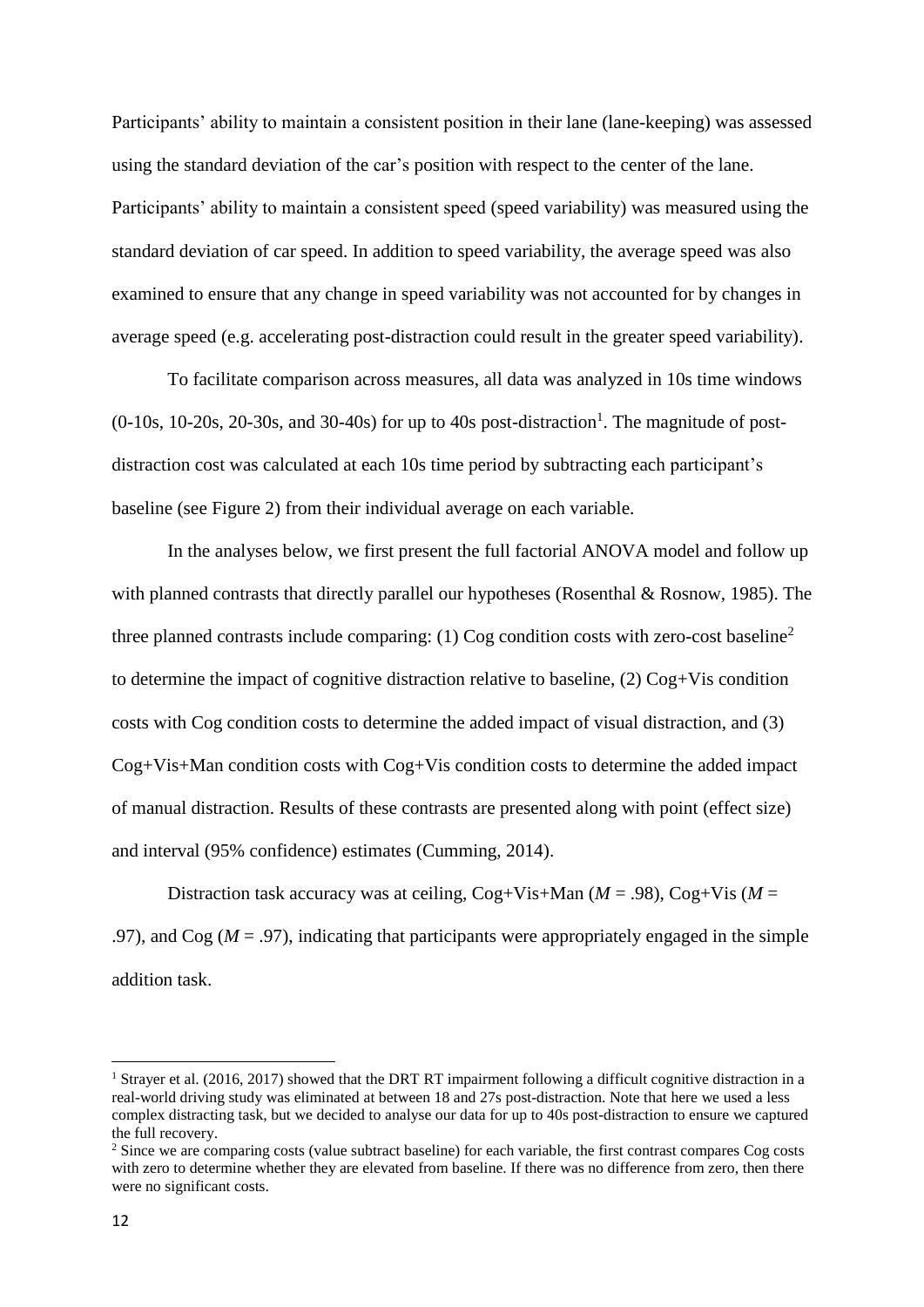### *3.2. Detection Response Task*

*3.2.1. DRT Accuracy.* Consistent with Strayer et al. (2016), DRT responses were scored as correct if they were made up to 500ms after target offset. Any responses made outside this window were coded as false alarms. The number of DRT false alarms made per participant was low  $(M = 1.62, 95\% \text{ CI} [1.38, 1.86])$ , and did not differ between the three conditions,  $F < 1$ .

First, we checked to ensure that there were no systematic differences in DRT accuracy between conditions that could cloud our subsequent analyses of DRT RT. A one-way ANOVA conducted on baseline DRT accuracy (hits) found no differences between the Cog (*M* = .97, 95% CI [.96, .99]), Cog+Vis (*M* = .96, [.94, .97]), and Cog+Vis+Man (*M* = .95, [.93, .97]) conditions,  $F(2,162) = 2.28$ ,  $p = .11$ .

Figure 2 presents the DRT accuracy costs for each condition during the postdistraction period (value subtract baseline), where a positive number indicates a postdistraction cost. A 3 (condition: Cog+Vis+Man, Cog+Vis, Cog) x 4 (time: 0-10s, 10-20s, 20- 30s, 30-40s) mixed-ANOVA revealed a main effect of time,  $F(3,486) = 10.7$ ,  $p < .001$ ,  $\eta_p^2 =$ .06, and a marginal interaction between condition and time,  $F(6, 486) = 2.01$ ,  $p = .062$ , but no effect of condition,  $F(2,162) = 1.17$ ,  $p = .314$ .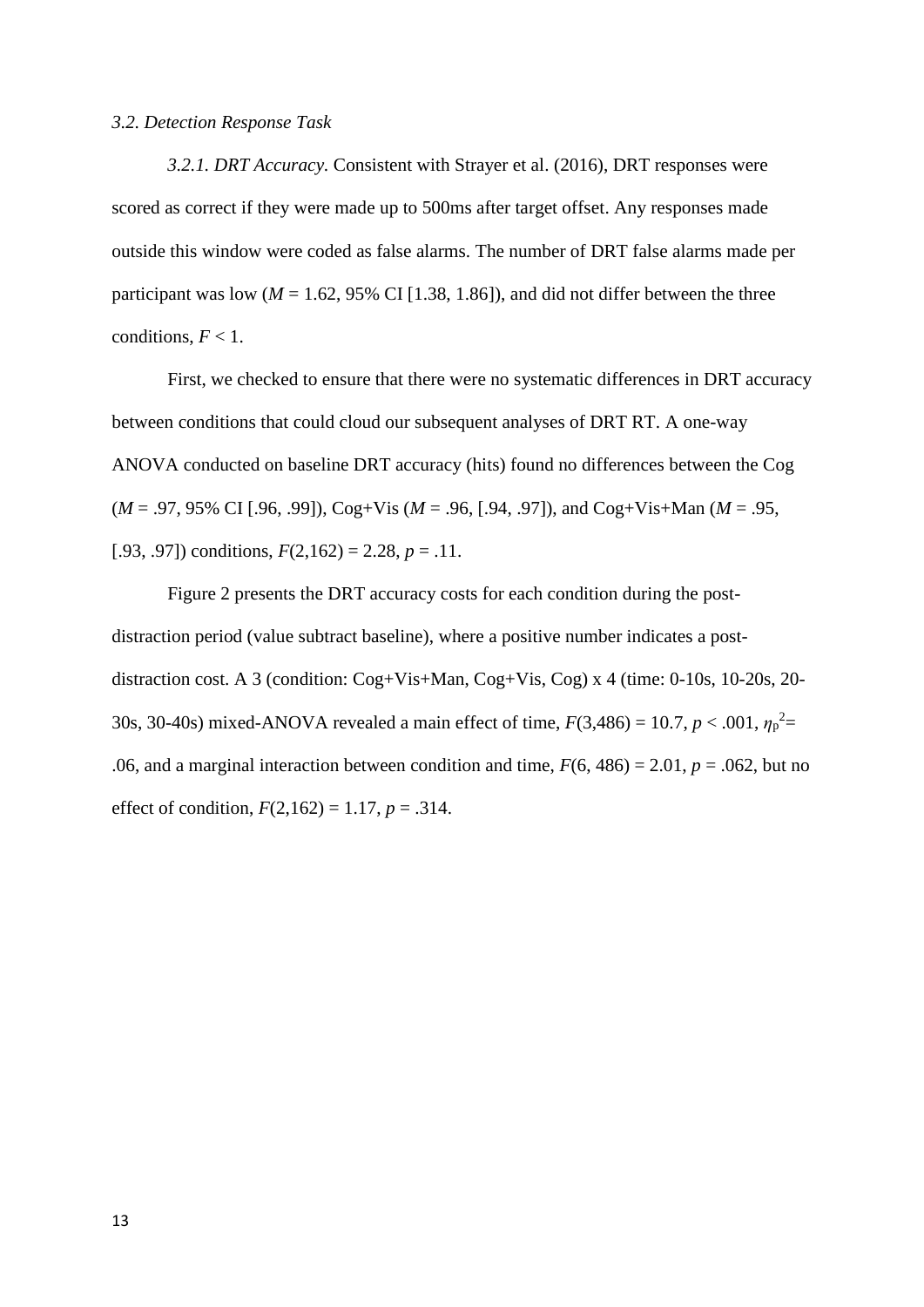

Figure 2. DRT accuracy cost relative to baseline for each distraction condition. Results are grouped into 10s post-distraction intervals, with 0s representing the end of the distraction. Error bars represent 95% betweensubject confidence intervals.

DRT accuracy difference scores between each distraction condition, and accompanying planned contrasts, are presented in Table 2. Except for the 20-30s postdistraction interval, there were no significant differences between the distraction conditions. Given differences were found at this interval, and are not found for other key dependent variables below, we do not interpret these effects any further. As can be seen in Figure 2, the cognitive-only distraction condition differed from baseline throughout the 40s postdistraction period, although with declining magnitude over this time. As will be seen below, this difference was present for several other dependent variables as well, and we will consider its origins further in the General Discussion section.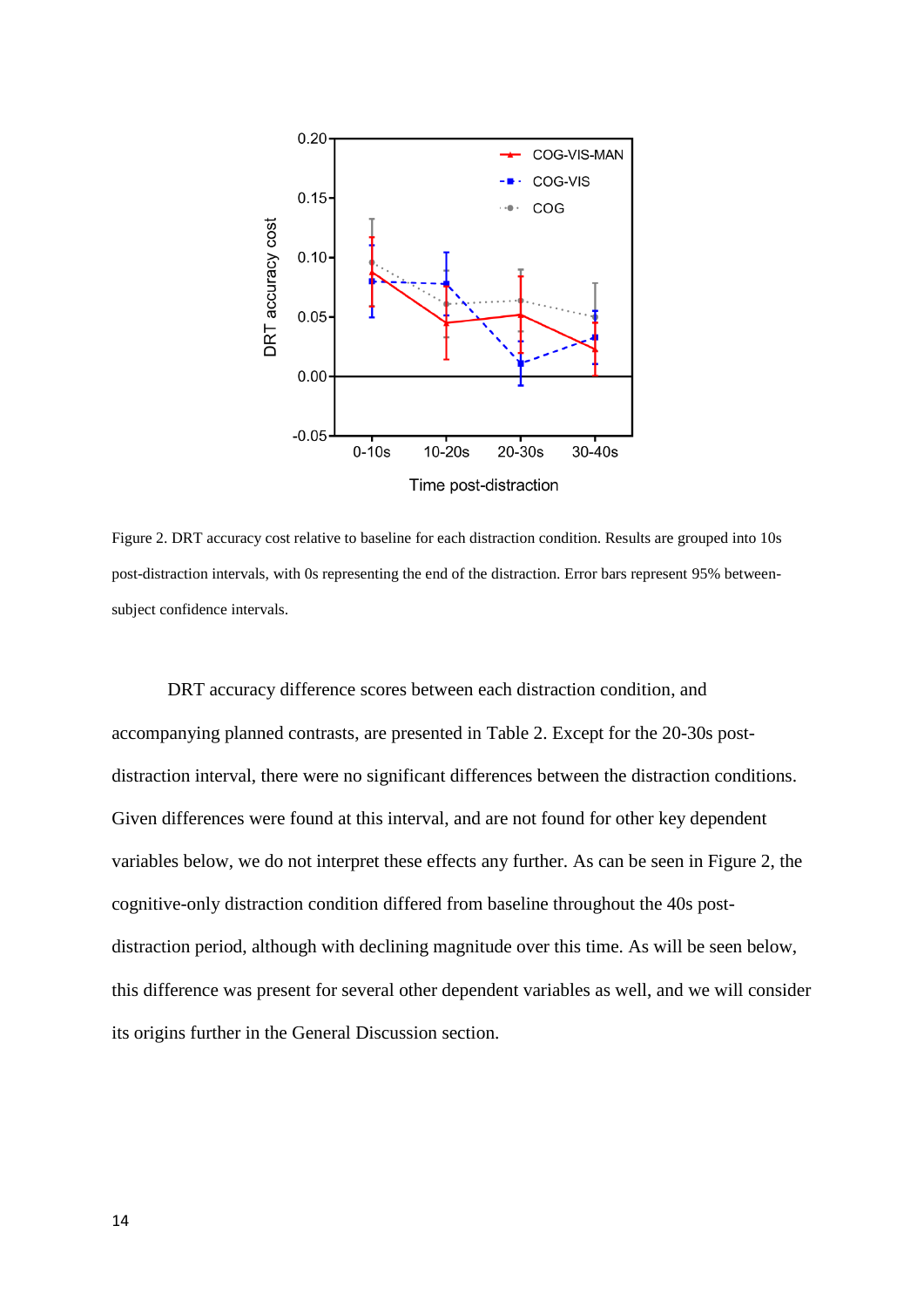| Time<br>post-<br>distraction | Comparison                  | $M_{diff}$ | 95% CI         | t    | $\boldsymbol{p}$ | Cohen's<br>d |
|------------------------------|-----------------------------|------------|----------------|------|------------------|--------------|
|                              | COG vs. baseline            | $-.10$     | $[-.13, -.06]$ | 5.25 | < 0.01           | .71          |
| $0-10s$                      | $COG+VIS$ vs. $COG$         | .02        | $[-.03, .06]$  | >1   | $n_{\rm s}$      |              |
|                              | $COG+MAN+VIS$ vs. $COG+VIS$ | $-.01$     | $[-.05, .03]$  | >1   | $n_{\rm s}$      | $\bullet$    |
|                              | COG vs. baseline            | $-.06$     | $[-.09, -03]$  | 4.33 | < 0.001          | .58          |
| $10-20s$                     | $COG+VIS$ vs. $COG$         | $-.02$     | $[-.06, .02]$  | >1   | $n_{\rm s}$      |              |
|                              | $COG+MAN+VIS$ vs. $COG+VIS$ | .03        | $[-.01, .07]$  | 1.64 | $n_{\rm s}$      | $\bullet$    |
| $20 - 30s$                   | COG vs. baseline            | $-.06$     | $[-.09, -.04]$ | 4.93 | < 0.001          | .66          |
|                              | $COG+VIS$ vs. $COG$         | .05        | [.02, .08]     | 3.34 | .001             | .64          |
|                              | $COG+MAN+VIS$ vs. $COG+VIS$ | $-.04$     | $[-.08, .00]$  | 2.21 | .030             | .42          |
| $30 - 40s$                   | COG vs. baseline            | $-.05$     | $[-.08, -.02]$ | 3.53 | .001             | .48          |
|                              | $COG+VIS$ vs. $COG$         | .02        | $[-.02, .05]$  | >1   | $n_{\rm s}$      |              |
|                              | $COG+MAN+VIS$ vs. $COG+VIS$ | .01        | $[-.02, .04]$  | >1   | $n_{\rm s}$      |              |

*Table 2. Summary of planned contrasts in 10s time windows post-distraction for DRT accuracy.*

*3.2.2. DRT Response Time*. A one-way ANOVA conducted on baseline median RTs for accurate DRT responses confirmed that there was no difference between the Cog  $(M =$ 575ms, 95% CI [553, 597]), Cog+Vis (*M* = 570ms, [547, 593]), and Cog+Vis+Man (*M* = 571ms, [548, 593]) conditions,  $F < 1$ ,  $p = .95$ .

Figure 3 presents the DRT RT costs for each condition during the post-distraction period, where a positive number indicates a post-distraction cost. A 3 (condition: Cog+Vis+Man, Cog+Vis, Cog) x 4 (time: 0-10s, 10-20s, 20-30s, 30-40s) mixed-ANOVA revealed main effects of both condition,  $F(2,162) = 9.16$ ,  $p < .001$ ,  $\eta_p^2 = .10$ , and time,  $F(3,486) = 125.4, p < .001, \eta_p^2 = .44$ , and an interaction between condition and time,  $F(6,486)$  $= 7.95, p < .001, \eta_p^2 = .09.$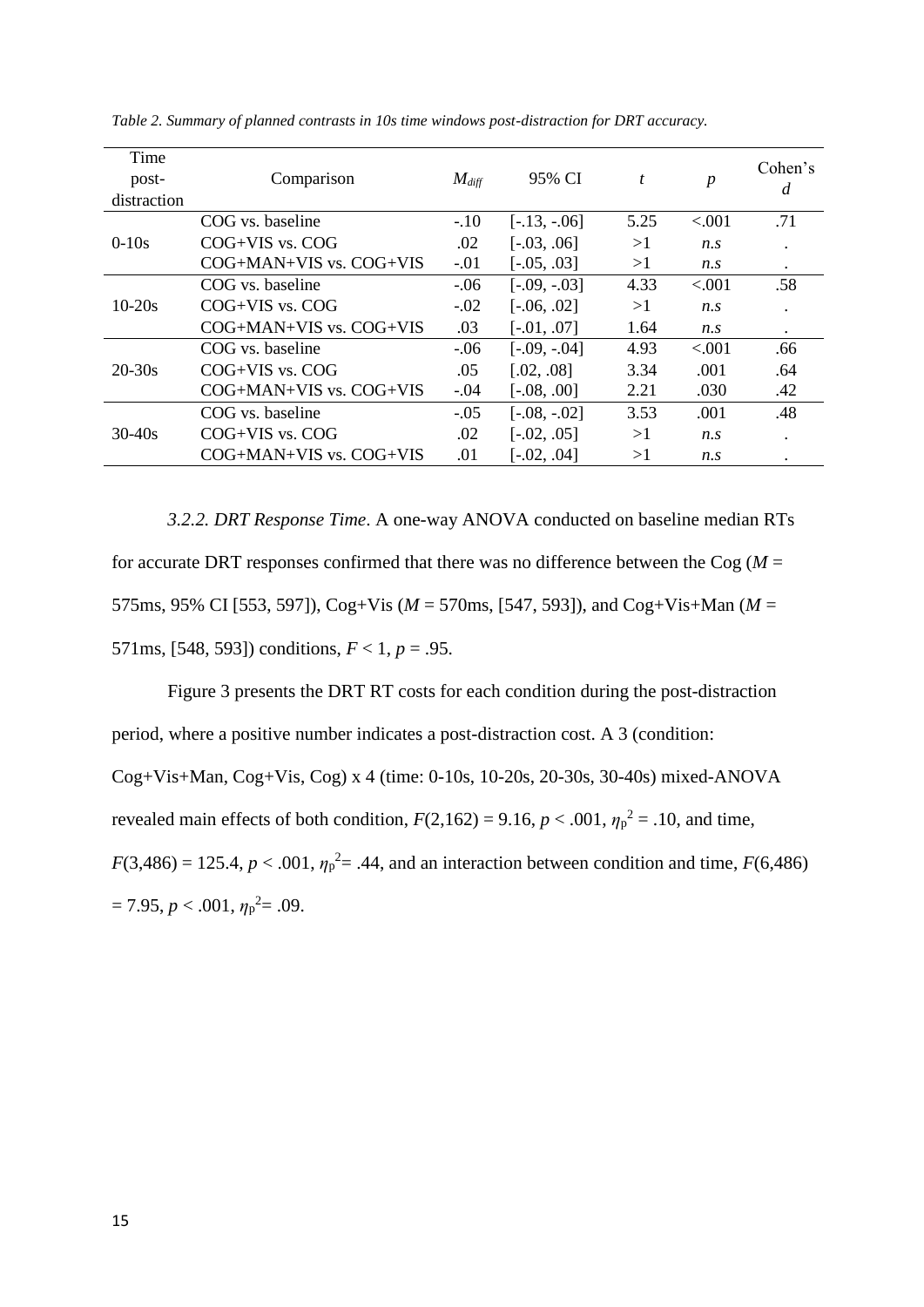

Figure 3. DRT response time cost relative to baseline for each distraction condition. Results are grouped into 10s post-distraction intervals, with 0s representing the end of the distraction. Error bars represent 95% betweensubject confidence intervals.

As summarized in Table 3, the findings for DRT response time indicate that the type of distraction differentially affected recovery from distraction during the first 10s, with each additional level of distraction (cognitive, visual, and manual) contributing to the magnitude of the post-distraction impairment. There was, however, no significant difference between conditions in the time periods after 10s post distraction. Similar to the finding with DRT accuracy, while costs for the cognitive condition decreased over time, they remained significantly elevated throughout the 40s post-distraction period.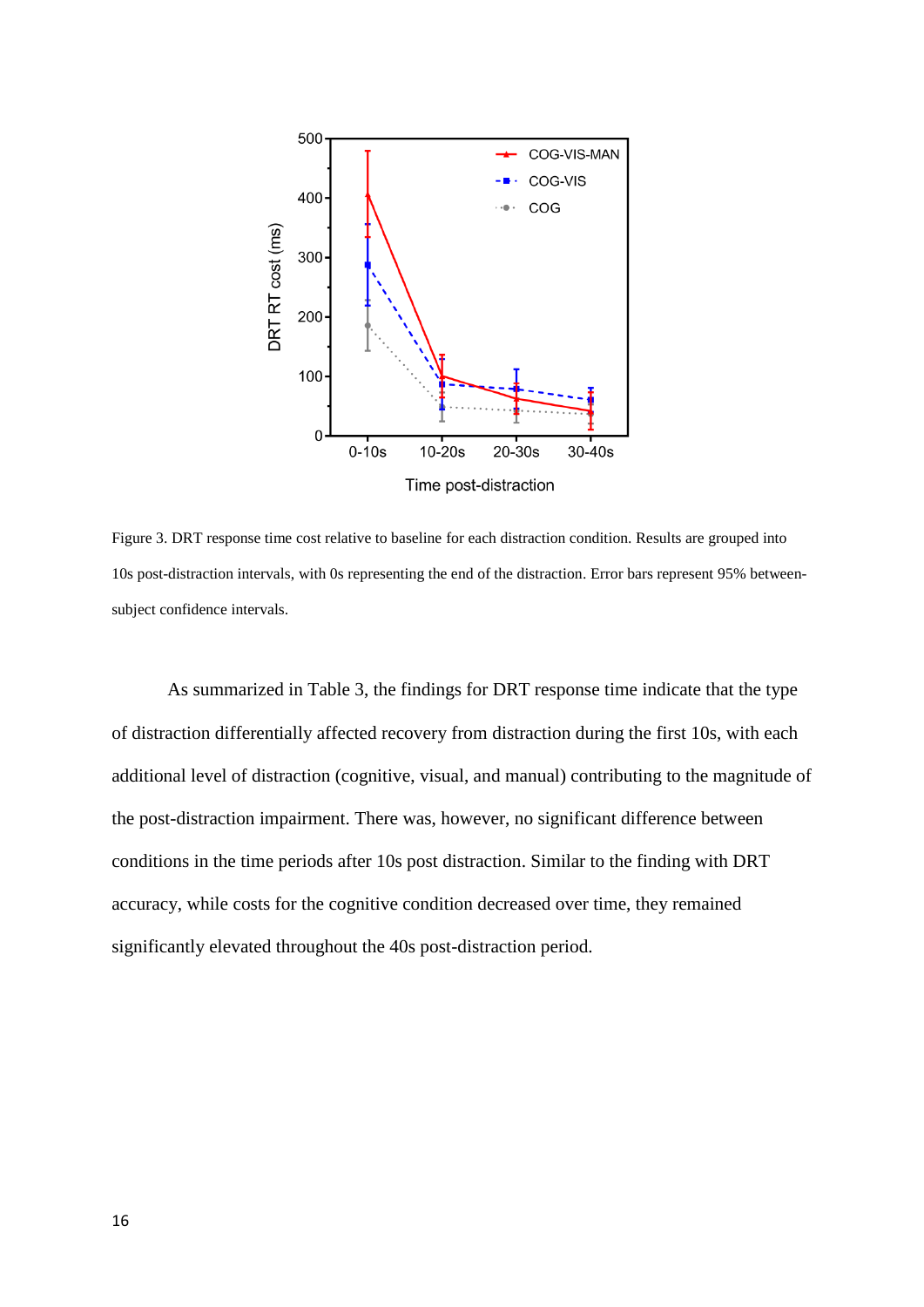*Table 3. Summary of planned contrasts in 10s time windows post-distraction for DRT Response Time (RT) in* 

*milliseconds.*

| Time        |                             |            |             |      |                  |             |
|-------------|-----------------------------|------------|-------------|------|------------------|-------------|
| post-       | Comparison                  | $M_{diff}$ | 95% CI      | t    | $\boldsymbol{p}$ | Cohen's $d$ |
| distraction |                             |            |             |      |                  |             |
|             | COG vs. zero                | 186        | [144, 229]  | 8.81 | < 0.001          | 1.19        |
| $0-10s$     | $COG+VIS$ vs. $COG$         | 101        | [22, 181]   | 2.53 | .013             | .48         |
|             | $COG+MAN+VIS$ vs. $COG+VIS$ | 120        | [21, 218]   | 2.41 | .018             | .46         |
| $10-20s$    | COG vs. zero                | 49         | [25, 74]    | 4.07 | < .001           | .55         |
|             | $COG+VIS$ vs. $COG$         | 38         | $[-10, 86]$ | 1.55 | $n_{\rm s}$      | $\bullet$   |
|             | $COG+MAN+VIS$ vs. $COG+VIS$ | 14         | $[-41, 69]$ | >1   | $n_{\rm s}$      | $\bullet$   |
| $20 - 30s$  | COG vs. zero                | 43         | [23, 64]    | 4.26 | < 0.001          | .57         |
|             | $COG+VIS$ vs. $COG$         | 36         | $[-3, 74]$  | 1.85 | $n_{\rm s}$      | $\bullet$   |
|             | $COG+MAN+VIS$ vs. $COG+VIS$ | $-17$      | $[-58, 25]$ | >1   | $n_{\rm s}$      | $\bullet$   |
| $30 - 40s$  | COG vs. zero                | 37         | [21, 54]    | 4.57 | < .001           | .62         |
|             | $COG+VIS$ vs. $COG$         | 23         | $[-2, 49]$  | 1.80 | $n_{\rm s}$      | $\bullet$   |
|             | $COG+MAN+VIS$ vs. $COG+VIS$ | $-19$      | $[-19, 18]$ | 1.02 | $n_{\rm s}$      | $\bullet$   |

## *3.3. Lane-keeping*

Lane-keeping performance was calculated as the standard deviation of a participant's position on the road with respect to the center of the lane, where a positive number corresponds to more variability in lateral position and therefore poorer lane-keeping. A oneway ANOVA conducted on baseline lane-keeping performance found there was a difference between the Cog (*M* = .12, 95% CI [.11, .13]), Cog+Vis (*M* = .12, [.11, .13]), and Cog+Vis+Man ( $M = .15$ , [.13, .17]) conditions,  $F(2,162) = 6.72$ ,  $p = .002$ . Follow-up *t*-tests indicated that the Cog+Vis+Man condition had poorer baseline lane-keeping than both Cog+Vis,  $t(108) = 2.94$ ,  $p = .004$ , and Cog,  $t(108) = 2.75$ ,  $p = .007$ , conditions, whereas there was no difference between the other two conditions, *t* < 1. This difference in lane-keeping at baseline was not expected, but may possibly reflect the fact that participants were anticipating the need to remove their hands from the wheel to respond to the distracting task.

Figure 4 presents the lane-keeping cost for each condition both during and after the distraction, where a positive number indicates that lateral position was more variable compared to baseline. First, we examined whether lane-keeping costs differed *during* the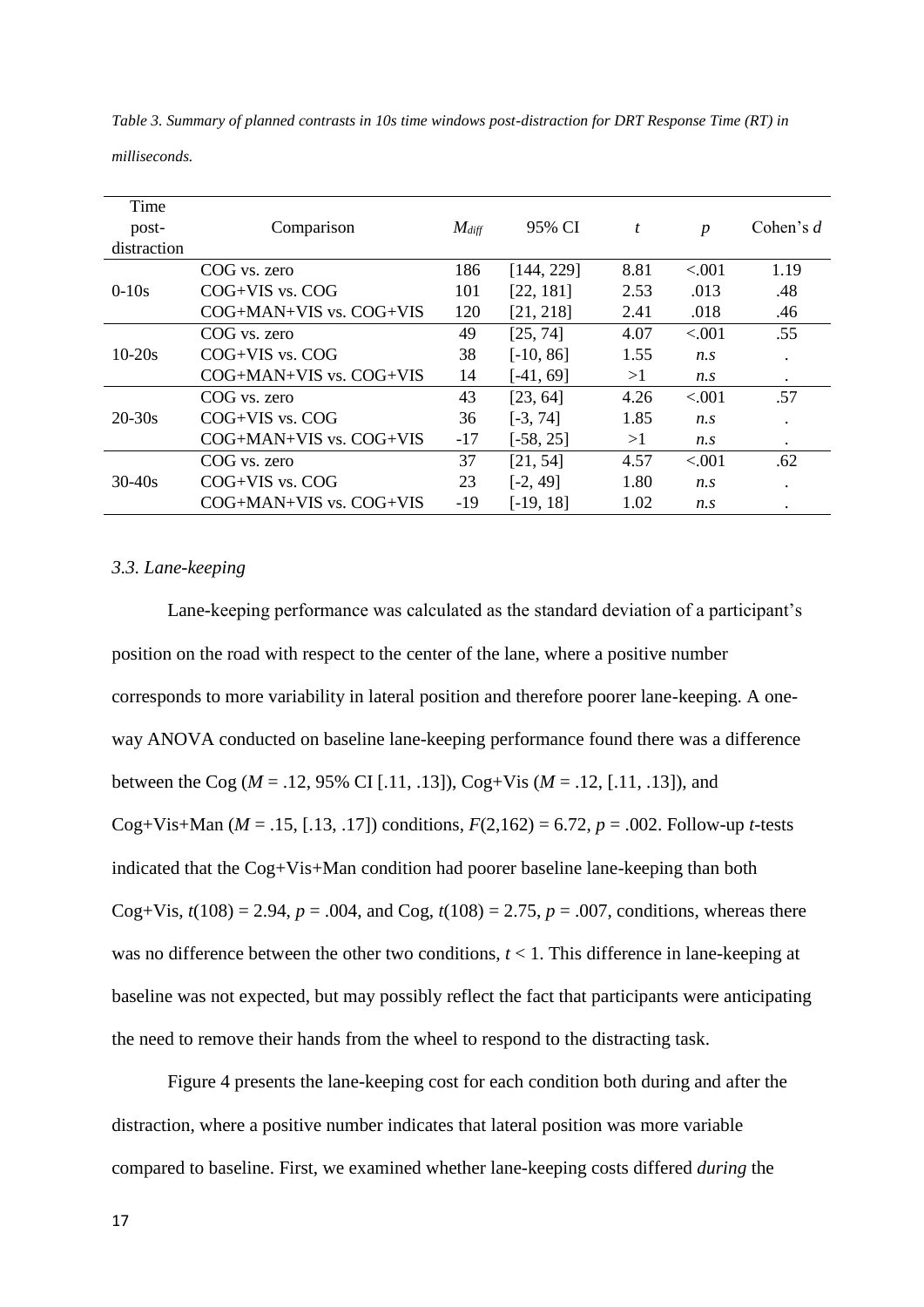distraction period as a function of condition and relative to baseline. A one-way ANOVA conducted on lane-keeping costs during the distraction found there was a difference between the Cog ( $M = -0.01$ , 95% CI [ $-0.02$ , .00]), Cog+Vis ( $M = 0.00$ , [ $-0.01$ , .00]), and Cog+Vis+Man  $(M = .06, [.04, .09])$  conditions,  $F(2,162) = 37.5, p < .001$ . Follow-up *t*-tests indicated that the Cog condition lane-keeping was less variable than zero, the Cog+Vis condition had more variable lane-keeping than the Cog condition, and the Cog+Vis+Man condition had more variable lane-keeping than the Cog+Vis condition (see Table 4). Therefore compared to driving without distraction, participants were slightly better at maintaining a consistent laneposition in the cognitive-only distraction condition and were not impaired by the cognitive+visual distraction. However, the addition of a manual component to the distraction caused a large impairment in participants' lane-keeping ability during the distraction.

A 3 (condition: Cog+Vis+Man, Cog+Vis, Cog) x 4 (time: 0-10s, 10-20s, 20-30s, 30- 40s) mixed-ANOVA in the post-distraction period revealed a main effect of time, *F*(3,486) = 13.4,  $p < .001$ ,  $\eta_p^2 = .08$ , and an interaction between condition and time,  $F(6,486) = 12.6$ ,  $p <$ .001,  $\eta_p^2 = 0.14$ . There was no main effect of condition,  $F(2,162) = 2.38$ ,  $p = 0.096$ . As summarized in Table 3, the addition of a manual component to the distracting task increased the magnitude of the post-distraction lane-keeping cost during the first 10s post-distraction. Apart from this, there were no significant differences between conditions in the time periods after 10s post-distraction. Taken together, these results demonstrate that only distractions including a manual component impair lane-keeping performance during the distraction, and for up to 10s post-distraction.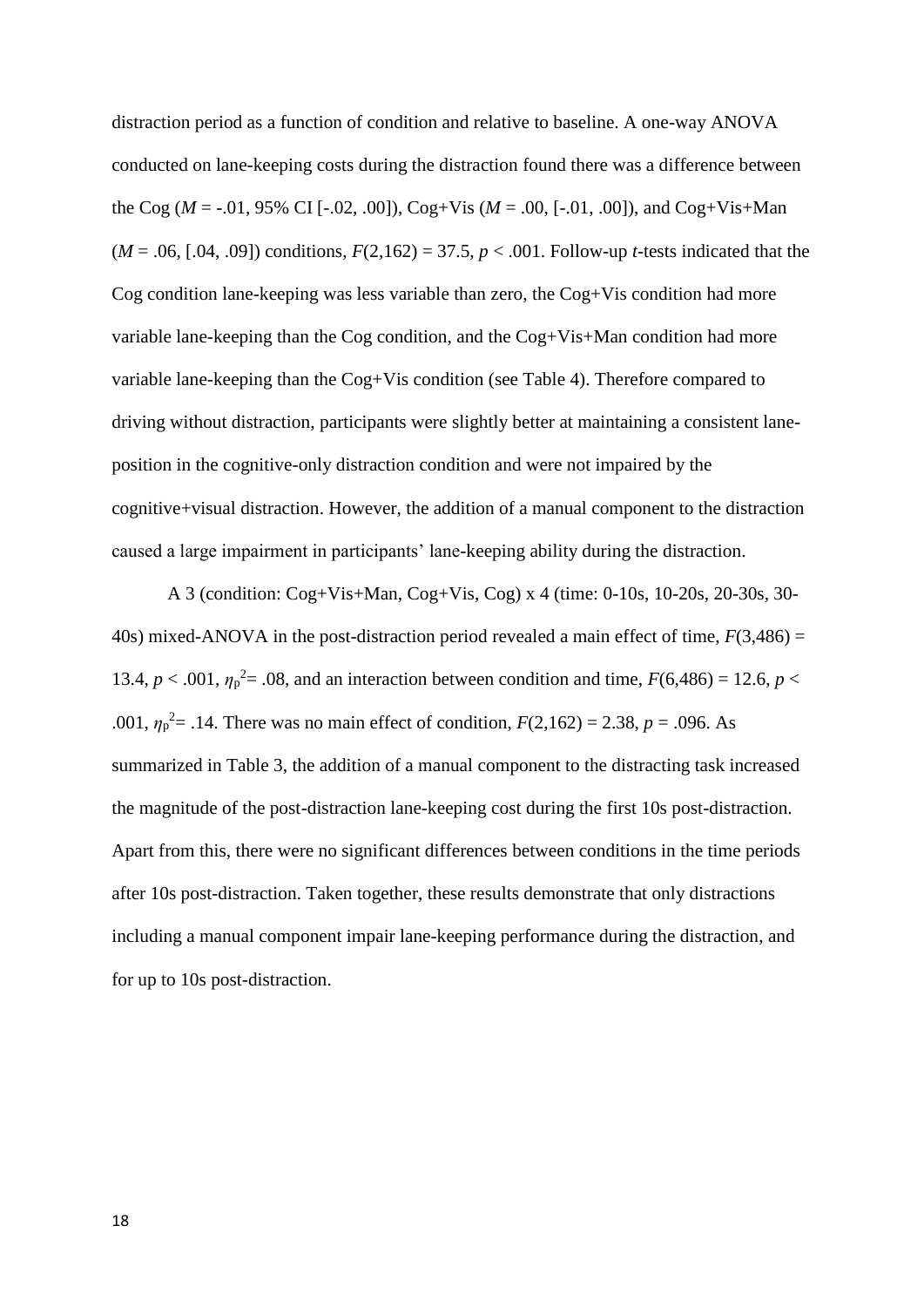

Figure 4. Lane-keeping (standard deviation of lateral position in meters) cost relative to baseline for each distraction condition. Results are grouped into 10s post-distraction intervals, with 0s representing the end of the distraction. Lane-keeping cost within the time period of the distraction is included (hollow points). Error bars represent 95% between-subject confidence intervals.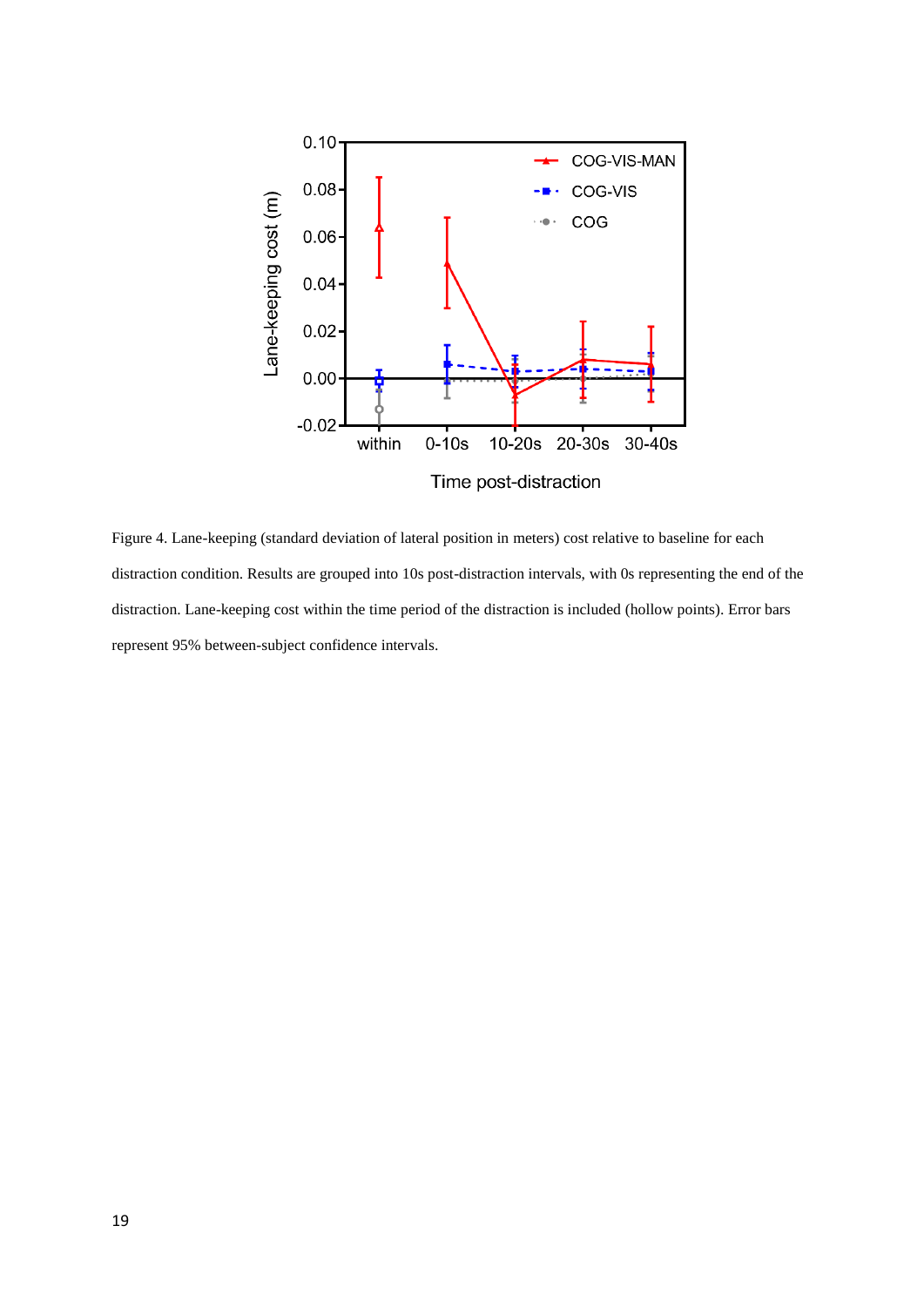*position variability (SD) in meters* Time postdistraction Comparison *Mdiff* 95% CI *t p* Cohen's *d* During distraction COG vs. zero -.013 [-.021, -.004] 3.02 .004 .41 COG+VIS vs. COG  $.012 \quad [0.002, 0.021] \quad 2.47 \quad .015 \quad .45$ COG+MAN+VIS vs. COG+VIS .065 [.043, .087] 5.96 <.001 1.14

> COG vs. zero -.001 [-.010, .009] >1 *n.s* .  $COG+VIS \t{vs. COG}$  .004 [-.008, .015] >1 *n.s* COG+MAN+VIS vs. COG+VIS -.010 [-.025, .004] 1.42 *n.s* .

> $COG+MAN+VIS$  vs.  $COG+VIS$  .000 [-.014, .022] >1 *n.s*

COG+MAN+VIS vs. COG+VIS .002 [-.015, .020] >1 *n.s* .

COG vs. zero -.001 [-.009, .006] >1 *n.s* . COG+VIS vs. COG  $.007$   $[-.003, .018]$  1.39 *n.s* . COG+MAN+VIS vs. COG+VIS .043 [.022, .063] 4.12 <.001 .77

COG vs. zero .004 [-.011, .010] >1 *n.s* .  $COG+VIS \t{vs.} COG$  .004  $[-.009, .017]$  >1 *n.s* .

COG vs. zero .003 [-.005, .010] >1 *n.s* . COG+VIS vs. COG .001 [-.010, .012] >1 *n.s* .

| Table 4. Summary of planned contrasts within the distraction and in 10s time windows post-distraction for lane |  |
|----------------------------------------------------------------------------------------------------------------|--|
|----------------------------------------------------------------------------------------------------------------|--|

*3.4. Speed*

0-10s

10-20s

20-30s

30-40s

*3.4.1. Speed Variability.* Speed variability was calculated as the standard deviation of a participant's speed in km/h, where a larger number corresponds to poorer speed control. A one-way ANOVA conducted on baseline speed variability confirmed that that there was no difference between the Cog (*M* = 1.20, 95% CI [1.10, 1.30]), Cog+Vis (*M* = 1.15, [1.06, 1.23]), and Cog+Vis+Man (*M* = 1.26, [1.17, 1.34]) conditions, *F*(2,162) = 1.50, *p* = .227.

Figure 5 presents the speed variability cost for each condition both during and after the distraction, where a positive number indicates that speed was more variable compared to baseline. A one-way ANOVA conducted on costs *during* the distraction found there was a difference between the Cog (*M* = .14, 95% CI [.07, .21]), Cog+Vis (*M* = .23, [.17, .29]), and Cog+Vis+Man ( $M = .27$ , [.20, .34]) conditions,  $F(2,162) = 4.06$ ,  $p = .019$ . Follow-up *t*-tests indicated that the Cog condition was more variable than zero, the Cog+Vis condition was more variable than the Cog condition, and the Cog+Vis+Man condition was no different than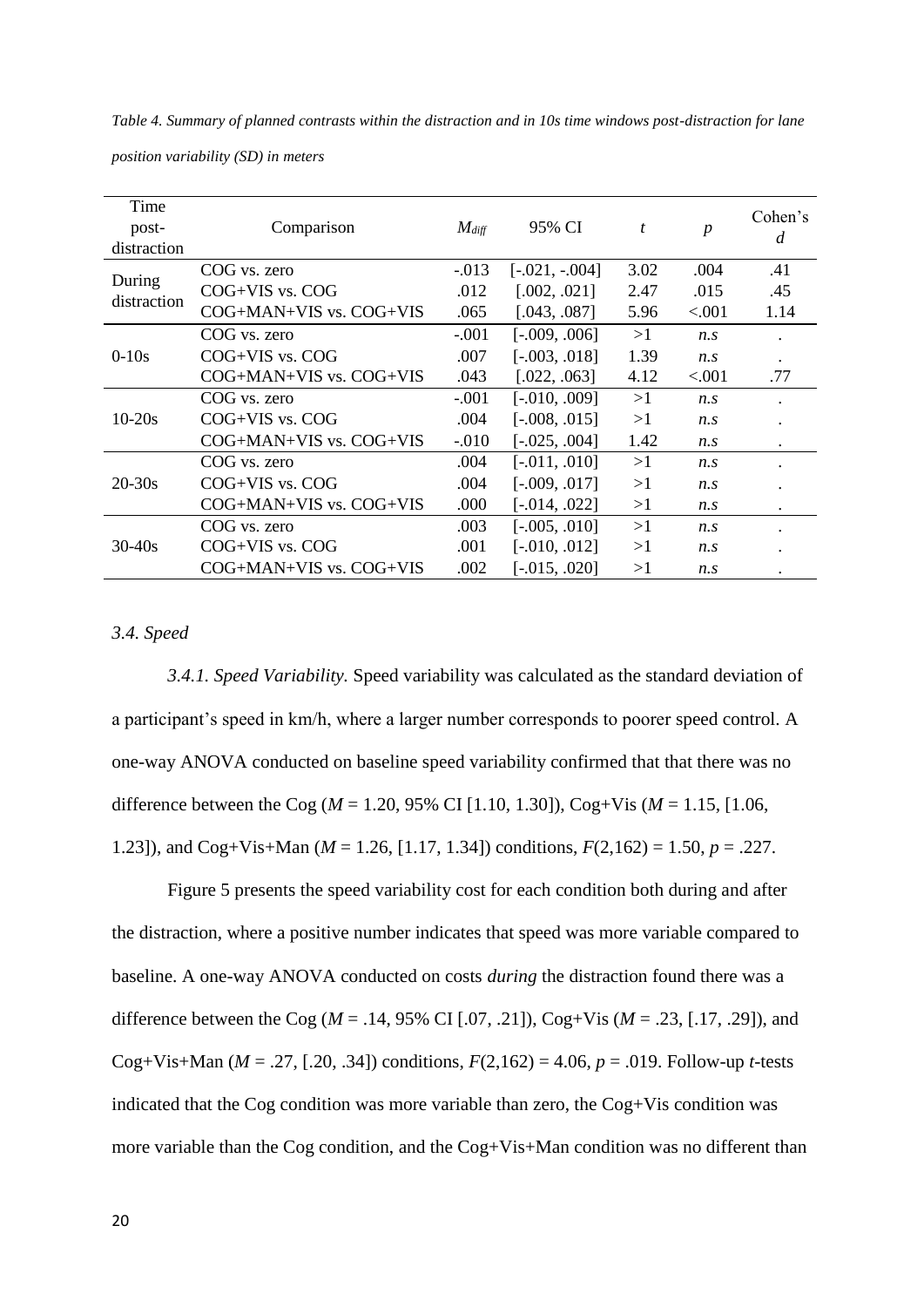the Cog+Vis condition (see Table 5). These results demonstrate that during cognitive distraction, participants had more difficulty maintaining a consistent speed compared to baseline. The addition of a visual component to this distraction further increased the speed variability, while the addition of a manual component did not.

A 3 (condition: Cog+Vis+Man, Cog+Vis, Cog) x 4 (time: 0-10s, 10-20s, 20-30s, 30- 40s) mixed-ANOVA in the post-distraction period revealed a main effect of time,  $F(3,486) =$ 15.2,  $p < .001$ ,  $\eta_p^2 = .09$ , and an interaction between condition and time,  $F(6,486) = 6.88$ ,  $p <$ .001,  $\eta_p^2 = 0.08$ . There was no main effect of condition,  $F(2,162) = 2.00$ ,  $p = 0.139$ . As summarized in Table 5, during first 10s post-distraction, the addition of each distraction component increased the speed variability cost. After this time period there was no difference between conditions, but costs remained significantly elevated throughout the 40s postdistraction period.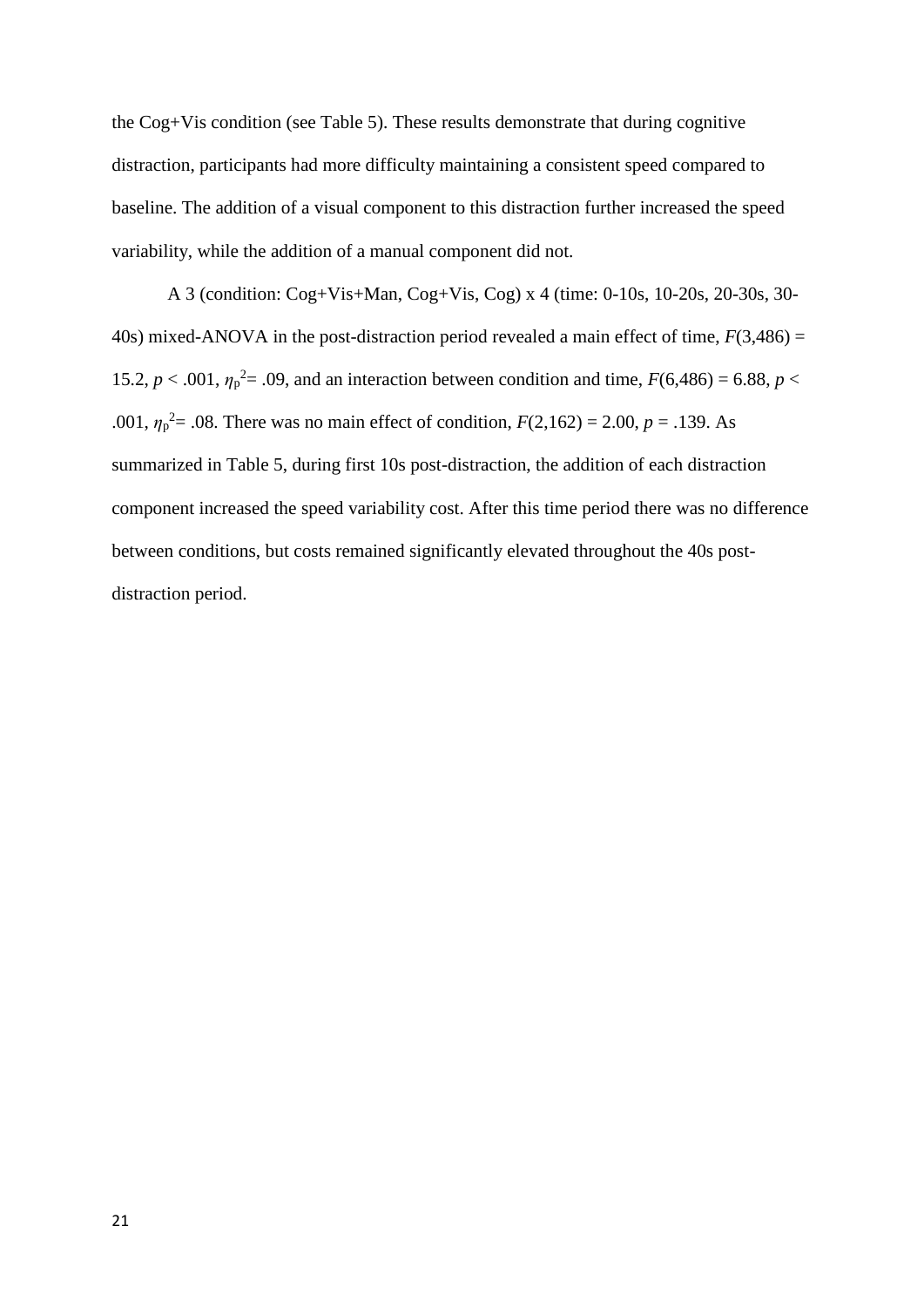

Figure 5. Speed variability (standard deviation of speed in km/h) cost relative to baseline for each distraction condition. Results are grouped into 10s post-distraction intervals, with 0s representing the end of the distraction. Speed variability cost within the distraction is included (hollow points). Error bars represent 95% betweensubject confidence intervals.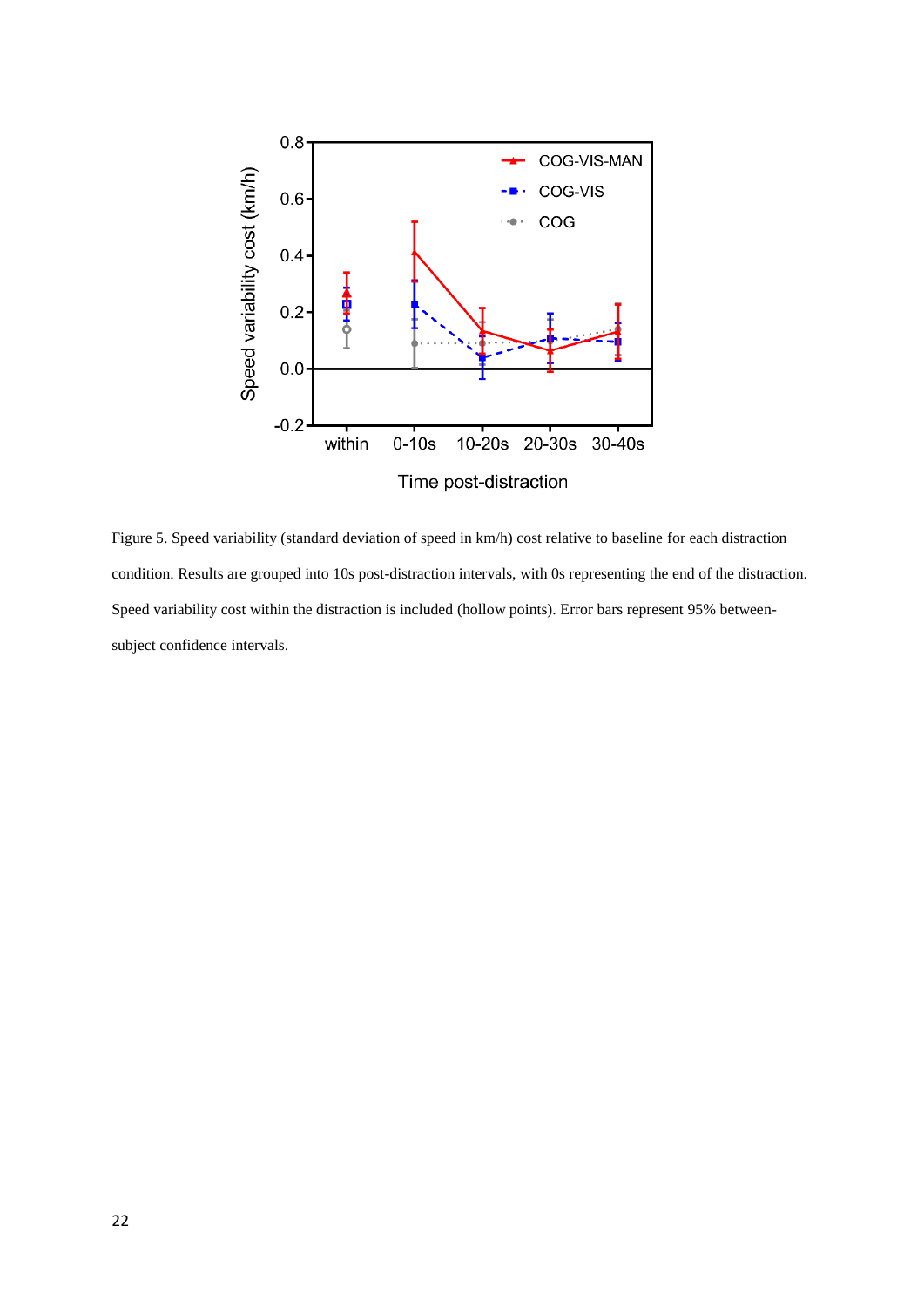| Time<br>post-<br>distraction | Comparison                  | $M_{diff}$ | 95% CI        | t    | $\boldsymbol{p}$ | Cohen's<br>d |
|------------------------------|-----------------------------|------------|---------------|------|------------------|--------------|
|                              | COG vs. zero                | .14        | [.07, .21]    | 4.18 | < 0.001          | .56          |
| During<br>distraction        | $COG+VIS$ vs. $COG$         | .09        | [.00, .18]    | 2.02 | .045             | .39          |
|                              | $COG+MAN+VIS$ vs. $COG+VIS$ | .04        | $[-.05, .13]$ | >1   | $n_{\rm s}$      | $\bullet$    |
|                              | COG vs. zero                | .09        | [.00, .18]    | 2.09 | .041             | .28          |
| $0-10s$                      | $COG+VIS$ vs. $COG$         | .14        | [.02, .26]    | 2.29 | .024             | .43          |
|                              | $COG+MAN+VIS$ vs. $COG+VIS$ | .19        | [.05, .32]    | 2.74 | .007             | .52          |
|                              | COG vs. zero                | .09        | [.02, .17]    | 2.46 | .017             | .33          |
| $10 - 20s$                   | $COG+VIS$ vs. $COG$         | $-.05$     | $[-.16, .05]$ | >1   | $n_{\rm s}$      | $\bullet$    |
|                              | $COG+MAN+VIS$ vs. $COG+VIS$ | .09        | $[-.02, .20]$ | 1.71 | n.s              | $\bullet$    |
| $20 - 30s$                   | COG vs. zero                | .10        | [.02, .17]    | 2.59 | .012             | .35          |
|                              | $COG+VIS$ vs. $COG$         | .01        | $[-.10, .13]$ | >1   | $n_{\rm s}$      |              |
|                              | $COG+MAN+VIS$ vs. $COG+VIS$ | $-.04$     | $[-.16, .07]$ | >1   | n.s              | $\bullet$    |
| $30 - 40s$                   | COG vs. zero                | .14        | [.05, .23]    | 3.11 | .003             | .42          |
|                              | COG+VIS vs. COG             | $-.04$     | $[-.15, .07]$ | >1   | $n_{\rm s}$      |              |
|                              | $COG+MAN+VIS$ vs. $COG+VIS$ | .04        | $[-.08, .15]$ | >1   | n.s              |              |

*Table 5. Summary of planned contrasts within the distraction and in 10s time windows post-distraction for* 

*speed variability (SD) in km/h*

*3.4.2. Average Speed.* Poorer DRT performance, increased lane position variability, and increased speed variability all reflect the potential costs to safety associated with distraction. Conversely, a reduction in the average speed may reflect strategic behavior, where distracted participants compensate for the distraction by slowing their speed. To assess this, the median speed in km/h for each time period was analyzed. Baseline speed was close to the speed limit of 50km/h. A one-way ANOVA on median speed at baseline confirmed that there was no difference between the Cog ( $M = 49.5$ , 95% CI [49.2, 49.8]), Cog+Vis ( $M =$ 49.2, [48.9, 49.6]), and Cog+Vis+Man (*M* = 49.2, [48.8, 49.7]) conditions, *F* < 1, *p* = .457.

Figure 6 presents the average speed difference for each condition both during and after the distraction, where a negative number indicates that speed was reduced compared to baseline. A one-way ANOVA conducted on median speed *during* the distraction found there was a difference between the Cog (*M* = -.10, 95% CI [-.29, .09]), Cog+Vis (*M* = .-22, [-.40, - .04]), and Cog+Vis+Man (*M* = -.88, [-1.20, -.55]) conditions, *F*(2,162) = 11.9, *p* < .001. Follow-up *t*-tests indicated that the Cog condition was no different than zero, and the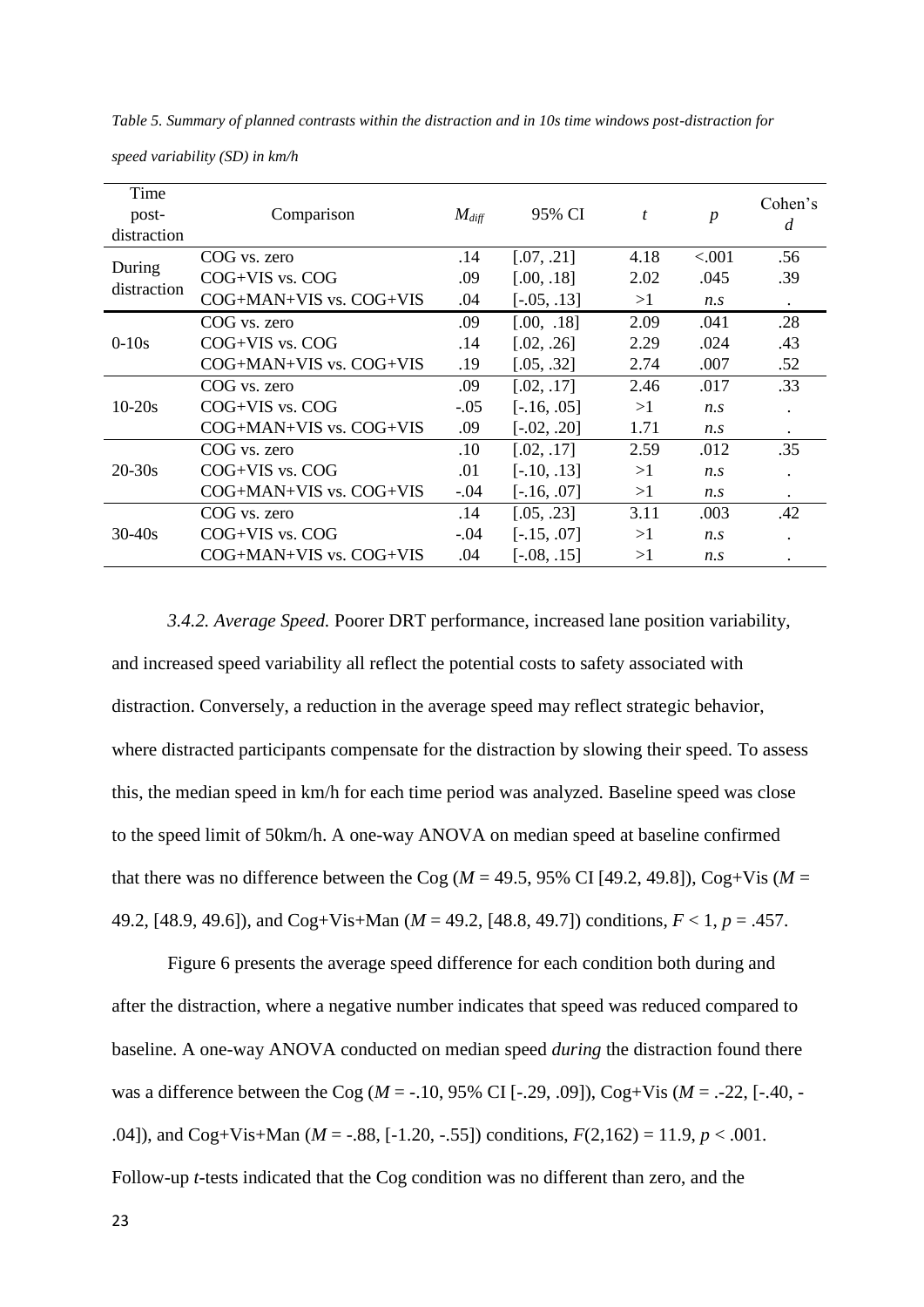Cog+Vis condition was no different than Cog, but participants in the Cog+Vis+Man condition travelled more slowly during the distraction than those in the Cog+Vis condition (see Table 6). This suggests that the participants only reduced their speed during the distraction when there was a manual component.

A 3 (condition: Cog+Vis+Man, Cog+Vis, Cog) x 4 (time: 0-10s, 10-20s, 20-30s, 30- 40s) mixed-ANOVA in the post-distraction period revealed main effects of both condition,  $F(2,162) = 5.35, p = .006, \eta_p^2 = .06$ , and time,  $F(3,486) = 4.37, p = .005, \eta_p^2 = .03$ , and an interaction between condition and time,  $F(6,486) = 2.16$ ,  $p = .046$ ,  $\eta_p^2 = .03$ . Following the distraction, Table 6 shows that only participants in the Cog+Vis+Man condition reduced their speed significantly during the first 20s. This suggests that distractions where the hands needed to be removed from the steering wheel were the only ones to prompt participants to slow their speed, and that they took at least 20s to return to their baseline speed postdistraction.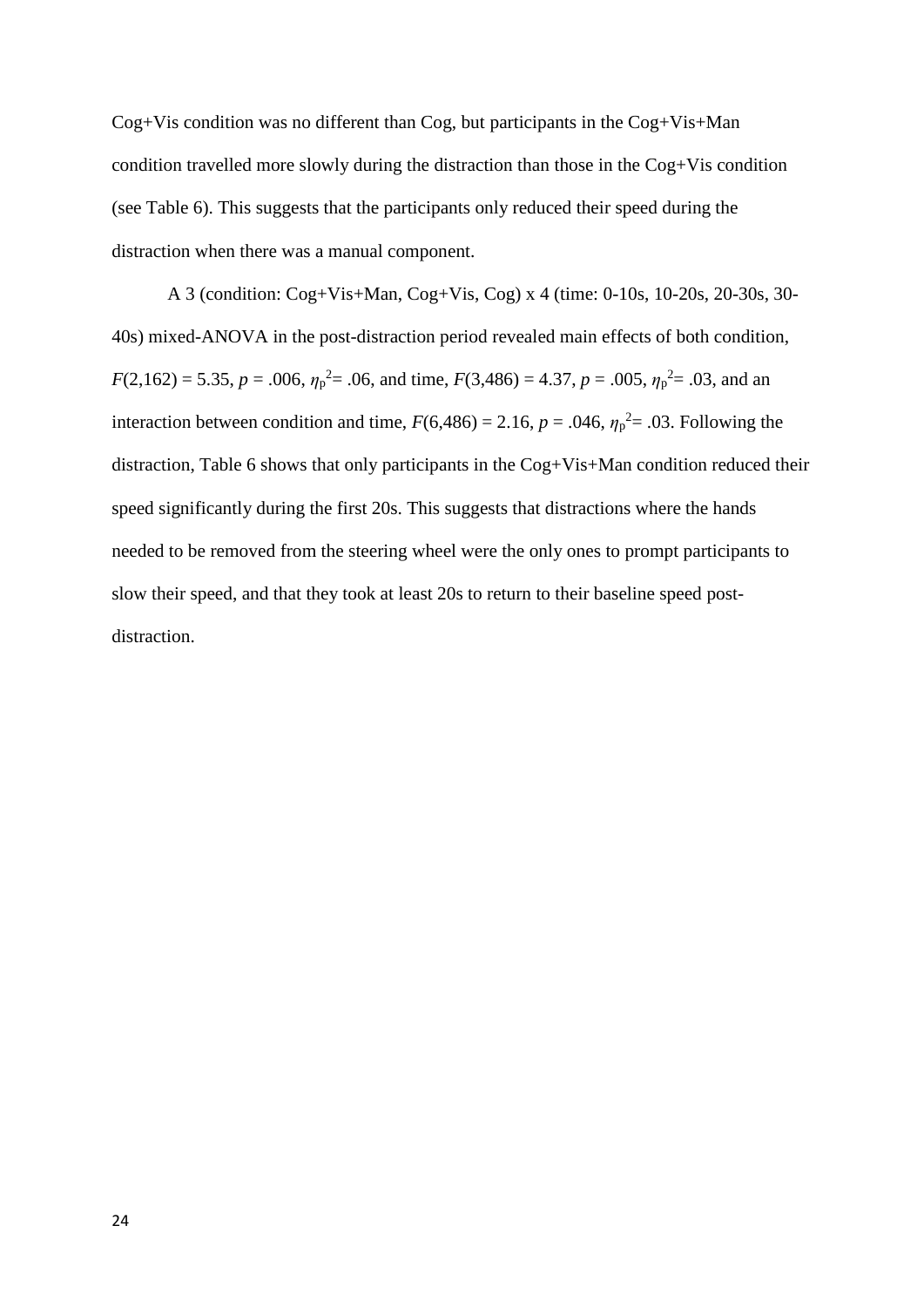

Figure 6. Median speed difference (km/h) relative to baseline or each distraction condition. Results are grouped into 10s post-distraction intervals, with 0s representing the end of the distraction. Median speed difference within the distraction is included (hollow points). Error bars represent 95% between-subject confidence intervals.

The difference in speed variability costs between conditions reported in the previous section may partially be explained by participants in the Cog+Vis+Man condition travelling slower during the distraction and then increasing their speed after the distraction ended. However this explanation would not account for the speed variability cost differences between the Cog condition and zero, and between the Cog and Cog+Vis conditions, since neither slowed their average speed significantly during the distraction. Therefore at least some of the speed variability cost reported in the previous section likely reflects recovery from the distraction rather than simply variability associated with acceleration following distraction-related slowing.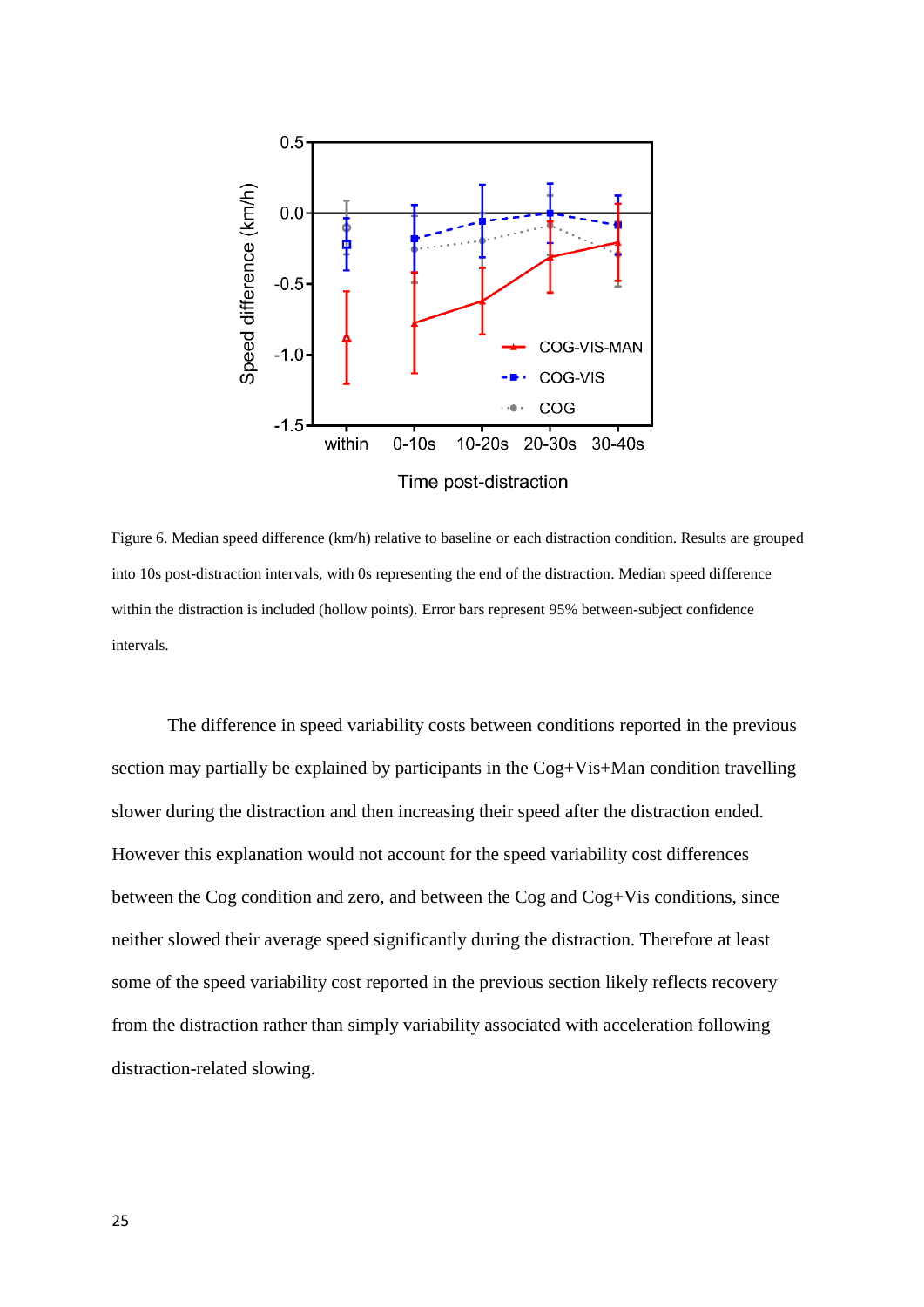*Table 6. Summary of planned contrasts within the distraction and in 10s time windows post-distraction for* 

*average speed in km/h*

| Time<br>post-<br>distraction | Comparison                  | $M_{diff}$ | 95% CI           | t    | $\boldsymbol{p}$ | Cohen's<br>d |
|------------------------------|-----------------------------|------------|------------------|------|------------------|--------------|
|                              | COG vs. zero                | $-.10$     | $[-.29, .09]$    | 1.07 | $n_{\rm s}$      |              |
| During                       | COG+VIS vs. COG             | $-.12$     | $[-.38, .14]$    | >1   | n.s              |              |
| distraction                  | COG+MAN+VIS vs. COG+VIS     | $-.66$     | $[-1.03, -0.29]$ | 3.51 | .001             | .67          |
|                              | COG vs. zero                | $-.25$     | $[-.49, -.02]$   | 2.17 | .035             | .29          |
| $0-10s$                      | $COG+VIS$ vs. $COG$         | .07        | $[-.26, .11]$    | >1   | $n_{\rm s}$      |              |
|                              | $COG+MAN+VIS$ vs. $COG+VIS$ | $-59$      | $[-1.02, -17]$   | 2.78 | .006             | .53          |
|                              | COG vs. zero                | $-.19$     | $[-.39, .00]$    | 2.03 | .048             | .27          |
| $10-20s$                     | $COG+VIS$ vs. $COG$         | .14        | $[-.18, .46]$    | >1   | n.s              | $\bullet$    |
|                              | COG+MAN+VIS vs. COG+VIS     | $-.56$     | $[-.91, -.22]$   | 3.24 | .002             | .62          |
| $20 - 30s$                   | COG vs. zero                | $-0.08$    | $[-.30, .13]$    | >1   | $n_{\rm s}$      |              |
|                              | $COG+VIS$ vs. $COG$         | .09        | $[-.21, .38]$    | >1   | $n_{\rm s}$      |              |
|                              | $COG+MAN+VIS$ vs. $COG+VIS$ | $-.31$     | $[-.63, .01]$    | 1.89 | n.s              |              |
| $30 - 40s$                   | COG vs. zero                | $-.29$     | $[-.52, -06]$    | 2.54 | .014             | .34          |
|                              | $COG+VIS$ vs. $COG$         | .21        | $[-.10, .51]$    | 1.33 | n.s              |              |
|                              | $COG+MAN+VIS$ vs. $COG+VIS$ | $-.12$     | $[-.46, .22]$    | >1   | $n_{\rm s}$      |              |

# **4. General Discussion**

While it has been well established that distractions have a detrimental effect on driving safety during the time that a driver is distracted, comparatively little research has investigated how drivers recover following a distraction (see Reyes & Lee, 2008; Strayer et al., 2016, 2017). To this end, the aim of the current study was to determine whether postdistraction impairment is greater, and/or distraction recovery slower, when a distracting task shares more resource requirements with the primary task of driving safely. We investigated the recovery from three different types of distraction (cognitive-only, cognitive+visual, and cognitive+visual+manual) in a simulated driving environment. It was predicted that each additional level of distraction would increase the magnitude of post-distraction performance impairment and/or slow the post-distraction recovery of performance. Driver performance was assessed by examining DRT response time recovery as well as the continuous driving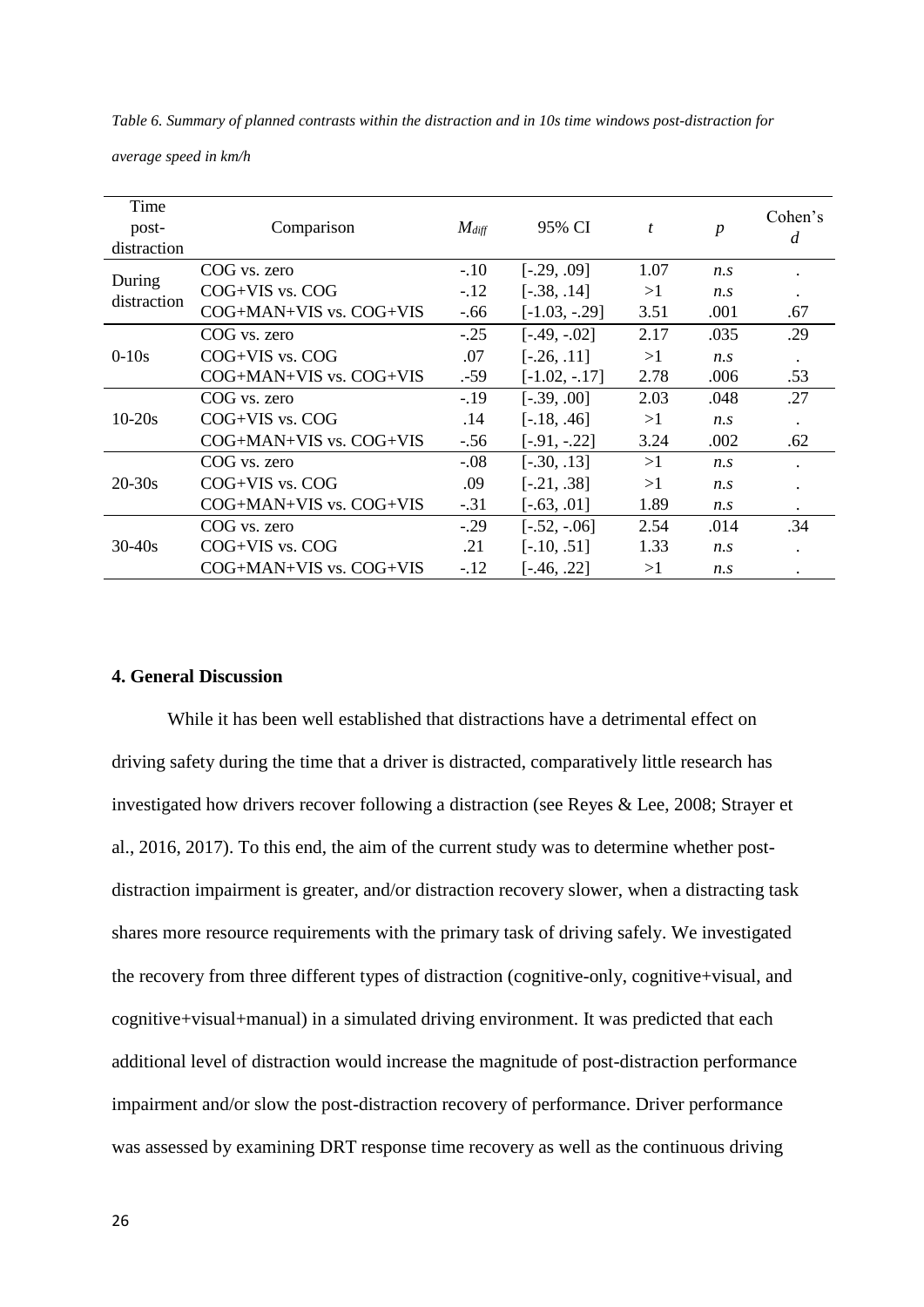measures of lane keeping and speed control. Overall, this study found that one-minute distractions negatively impacted performance for up to 40s post-distraction, and that the type of distracting task differentially impacted the recovery from distraction.

### *4.1. Detection Response Task*

The DRT reflects drivers' resource availability (Bowden et al., 2017; Miura, 1986; Patten et al., 2006; van Winsum, 2018) and their capacity to respond appropriately to hazards in the driving environment (Strayer et al., 2013). Here, DRT performance was significantly impaired following distraction – with the addition of cognitive, visual, and manual components to the distracting task each contributing to RT increases from 0-10s postdistraction. However, after 10s, there was no difference between distraction conditions. This finding is consistent with previous research demonstrating that distraction leads to residual impairments (Reyes & Lee, 2008; Strayer et al., 2016, 2017), and suggests that the initial magnitude of impairment is dependent on the type of distraction.

The DRT is often characterized as a measure of general cognitive load in particular (Crundall et al., 2002), and has previously been shown to be less sensitive to visual or manual (motor) demands compared to cognitive (Conti et al., 2014). However, our finding that the post-distraction DRT impairment magnitude was dependent on distraction condition is somewhat inconsistent with this characterization, since the addition of visual and manual distraction components further slowed DRT responding. Instead, our results support the recent findings of van Winsum (2018) who demonstrated that both cognitive and visual task demands can increase DRT RTs. van Winsum showed that increasing visual distraction resulted in poorer target detection in the peripheral visual field while increasing cognitive distraction instead led to more general interference.

Another interesting feature of the DRT accuracy and RT results reported here was that neither returned to baseline performance levels by 40s post-distraction. There are two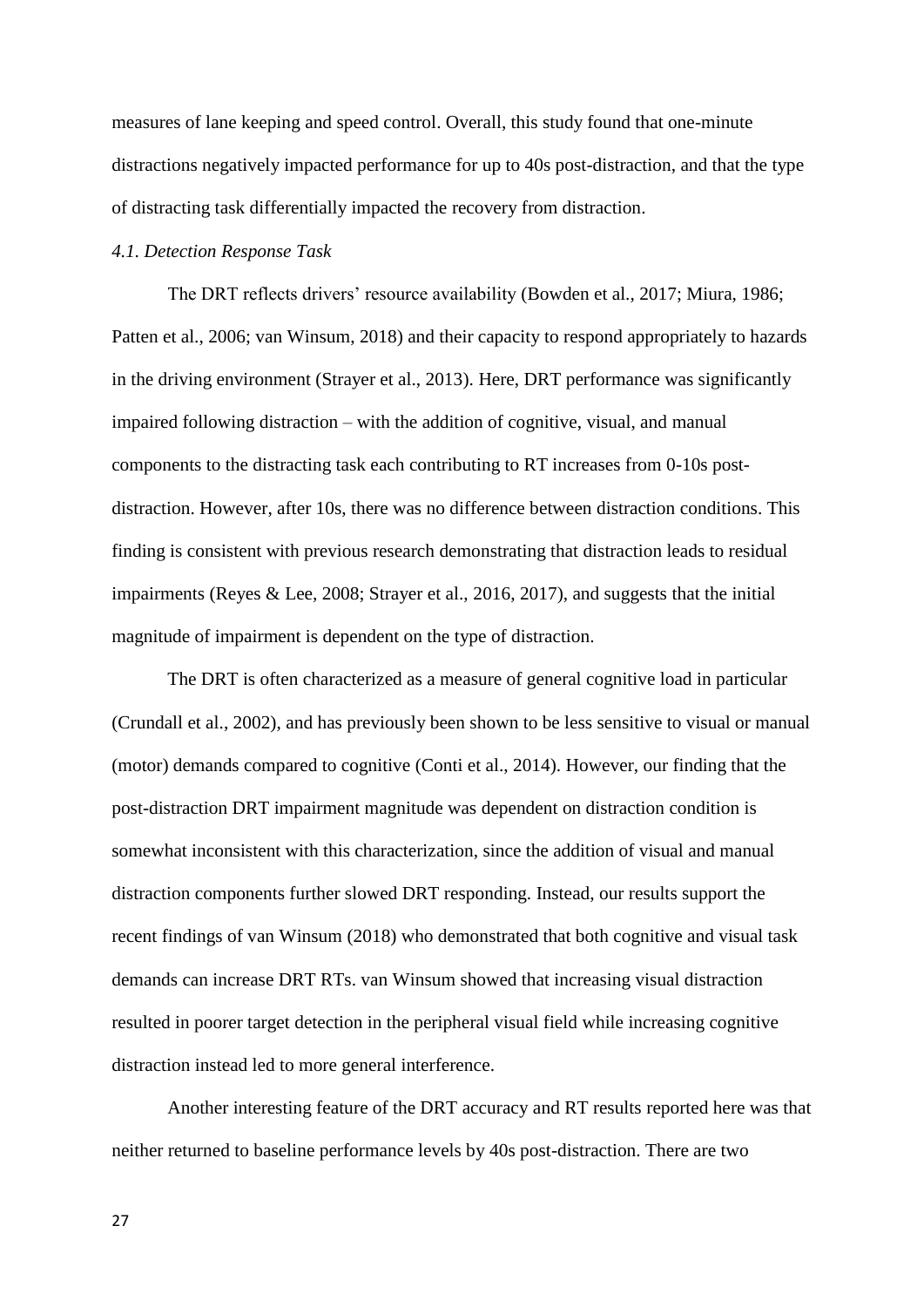potential explanations for this effect. The first is that recovery was still not complete by 40s post-distraction. This explanation seems unlikely given that previous real-world driving studies with more demanding distracting tasks found no evidence of significant impairment past 27s (Strayer et al., 2016, 2017). Nonetheless, to test whether recovery did complete sometime after 40s, we conducted an additional analysis of the DRT RT and accuracy data available between 40-60s post-distraction was conducted for the cognitive-only condition. This analysis confirmed that the significant impairment remained up to 60s post-distraction (largest *p*'s .04 and.02, for RT and accuracy, respectively).

An alternative explanation, which we think is more likely, is that participants may experience a persistent detrimental effect when driving in situations where they are periodically expecting to be distracted. In the current experiment, the DRT performance baseline was established during a four minute section of driving with no distractions. This was then followed by a series of distractions separated by 1-2 minutes of undistracted driving where the recovery was assessed. As such, participants drove in the post-distraction period with the knowledge that additional distracting tasks were likely imminent. The effort/demand associated with maintaining the intention to respond to impending distractions may in turn have contributed to the persistent impairment in DRT performance observed here. This is consistent with task switching literature which shows that, while maintaining the expectation of an imminent task switch helps improve the efficiency of the switch itself, task switching preparation still costs performance compared to single task performance (Monsell, 2003; Ruthruff et al., 2001). There is also evidence that performance on a task can be impaired when an interrupting task is expected, but never actually performed (Loft et al., 2008; Schumacher et al., 2001).

While providing longer periods between distractions (e.g.  $>60$ s) would likely allow post-distraction costs to eventually extinguish, the current study highlights the potential for

28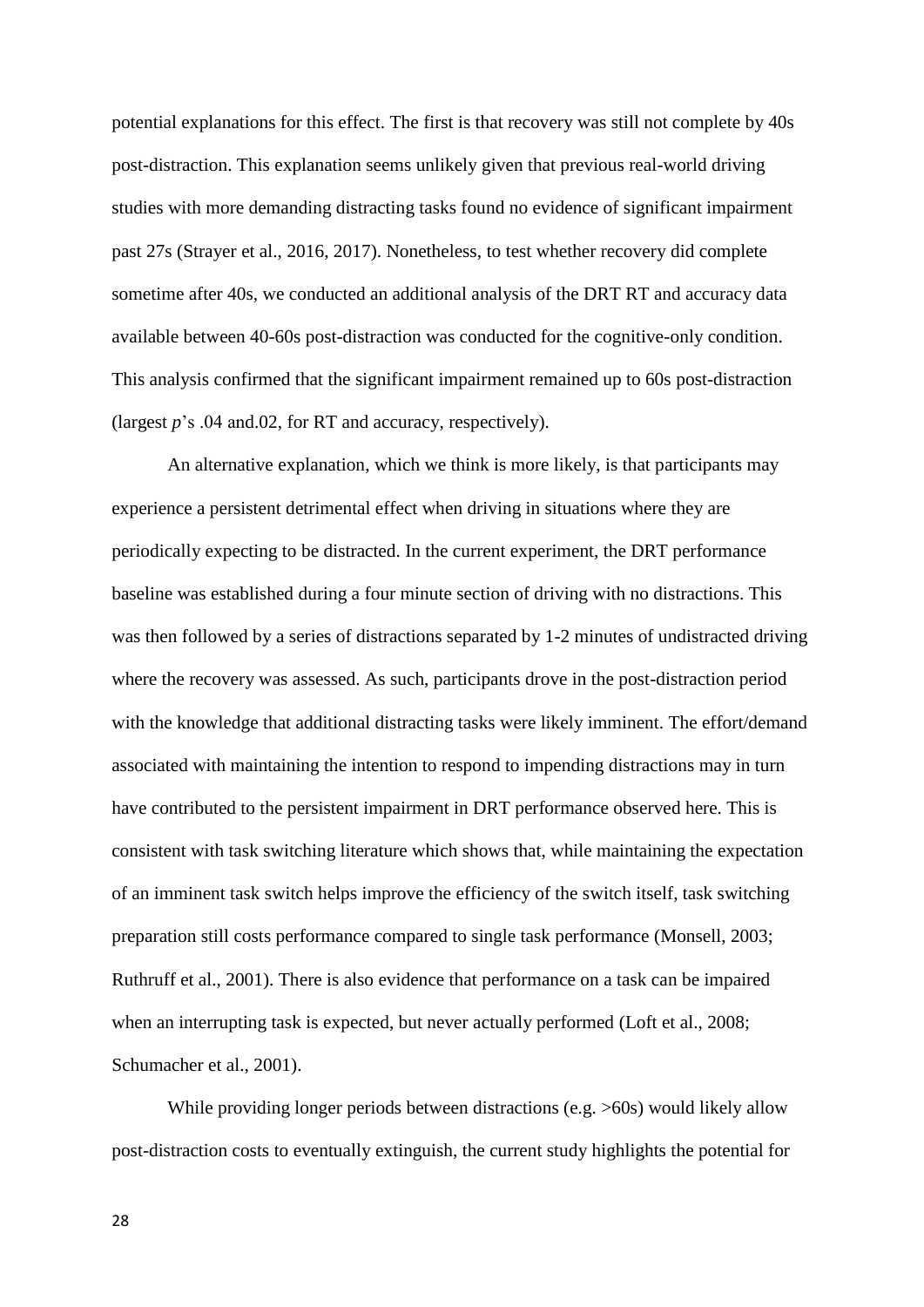long-lasting impairments to driver safety when there are frequent distractions. Practically, the current findings suggest that performing more challenging driving maneuvers, such as lane changing, immediately after a distraction could increase the risk of accident since drivers may still be experiencing residual impairment.

#### *4.2. Speed control*

The pattern of results for speed variability, which reflects participants' ability to maintain a consistent speed while driving, followed a pattern of recovery similar to the DRT. Relative to baseline, participants were poorer at maintaining their speed while distracted, and this impairment was greater when the distraction included a visual component (see Rogers et al., 2011 for a similar finding). Following the distraction, this difference in speed variability between conditions was also present from 0-10s post-distraction. There was again a consistent increase in speed variability throughout the whole 40s post-distraction period, supporting the suggestion that driving in an environment where distractions are frequent can lead to persistent impairment in driver performance.

The speed variability results can partially be explained by changes in the average speed during and after the distraction. Our results demonstrated that participants only reduced their average speed during distractions that included a manual component. Driving more slowly could therefore be interpreted as participants actively compensating for the performance impairment caused by the distraction (Borowsky et al., 2016; Horberry et al., 2006). This is supported by survey results which show drivers tend to rate distractions including manual components, such as sending a text message, as more risky than talking on a hands-free phone or talking to a passenger (although note that drivers did not rate manually interacting with in-vehicle systems as risky, Young & Lenné, 2010). Alternatively, participants may have been unaware that the distracting task demands had led them to reduce their speed. Either way, an important practical implication for driving safety is that speed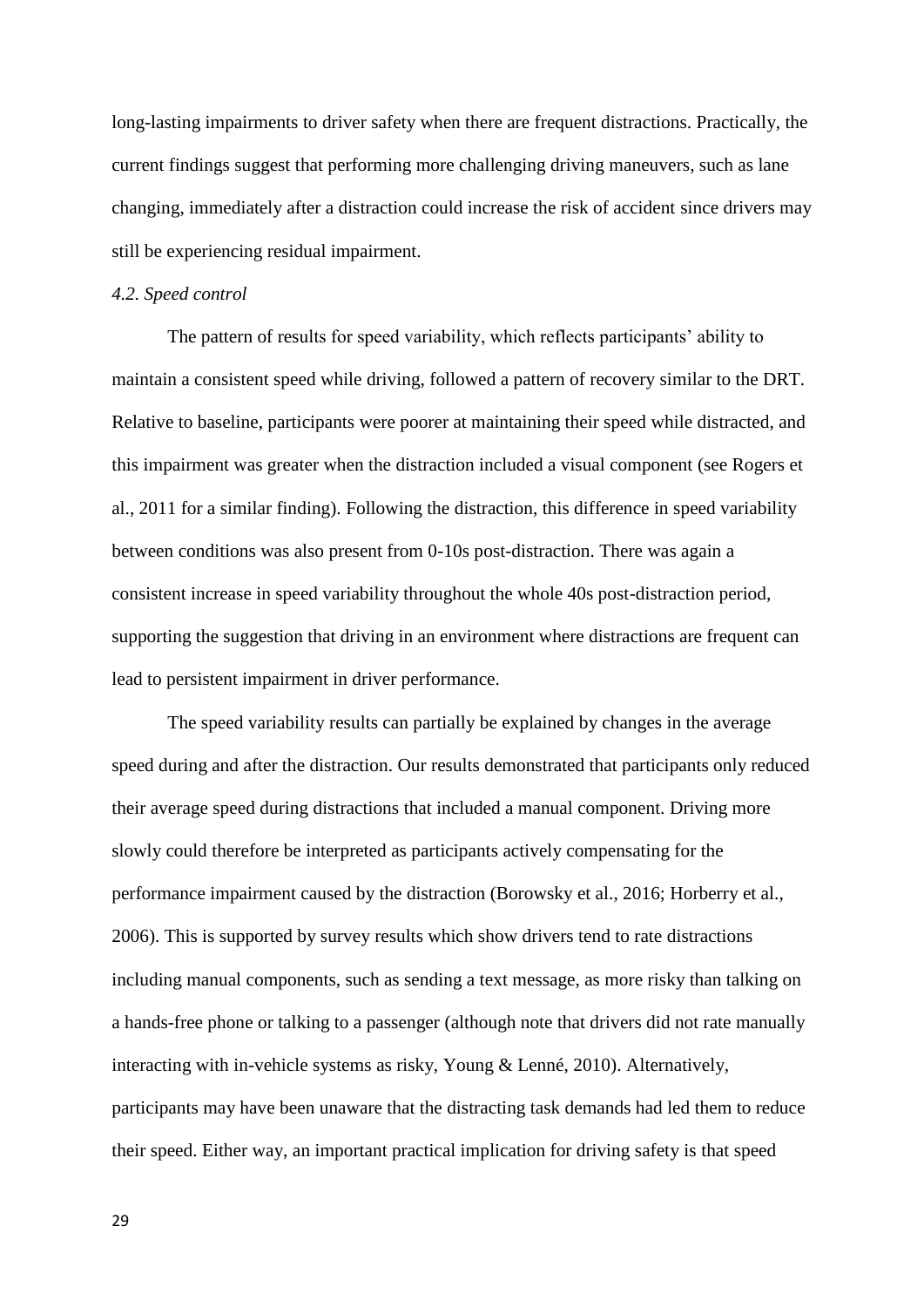reduction only occurred in the manual distraction condition, despite the fact that significant impairments to various performance measures were observed when the distraction only included a cognitive component.

# *4.3. Lane-keeping*

Finally, there is evidence that drivers have difficulty maintaining a consistent position within their lane under certain kinds of distraction (Choudhary & Velaga, 2017). Here, we found that during the distraction there was an increase in variability with the addition of each distraction component. Interestingly, the cognitive-only distraction condition actually showed a small improvement in lane-keeping performance during the distraction. While this may seem counter-intuitive, it is in line with several previous studies (Beede & Kass, 2006; Liang & Lee, 2010; Tractinsky et al., 2013). There are several possible explanations for this improvement, including a reduction in eye-movements towards the periphery (but see Engström et al., 2005 for more on this), the engagement of a more cautious driving strategy (Liang & Lee, 2010; Muhrer & Vollrath, 2011), and/or increased arousal (Li et al., 2018). Following the distraction, there was only a residual lane-keeping impairment for the manual condition, and this recovery was complete by 10s post-distraction. This 10s recovery likely included the time taken for drivers to reposition their hands on the wheel following the manual distraction.

## *4.4. Limitations*

The current study generally consisted of younger, more inexperienced drivers. We focused on an inexperienced driver population because prior research has shown inexperienced drivers are disproportionately represented in accidents statistics (Palamara et al., 2013) and are more susceptible to distractions (Klauer et al., 2014). It would also be useful however for future studies to examine post-distraction recovery in an experienced driving population to determine the extent to which our effects generalize to different

30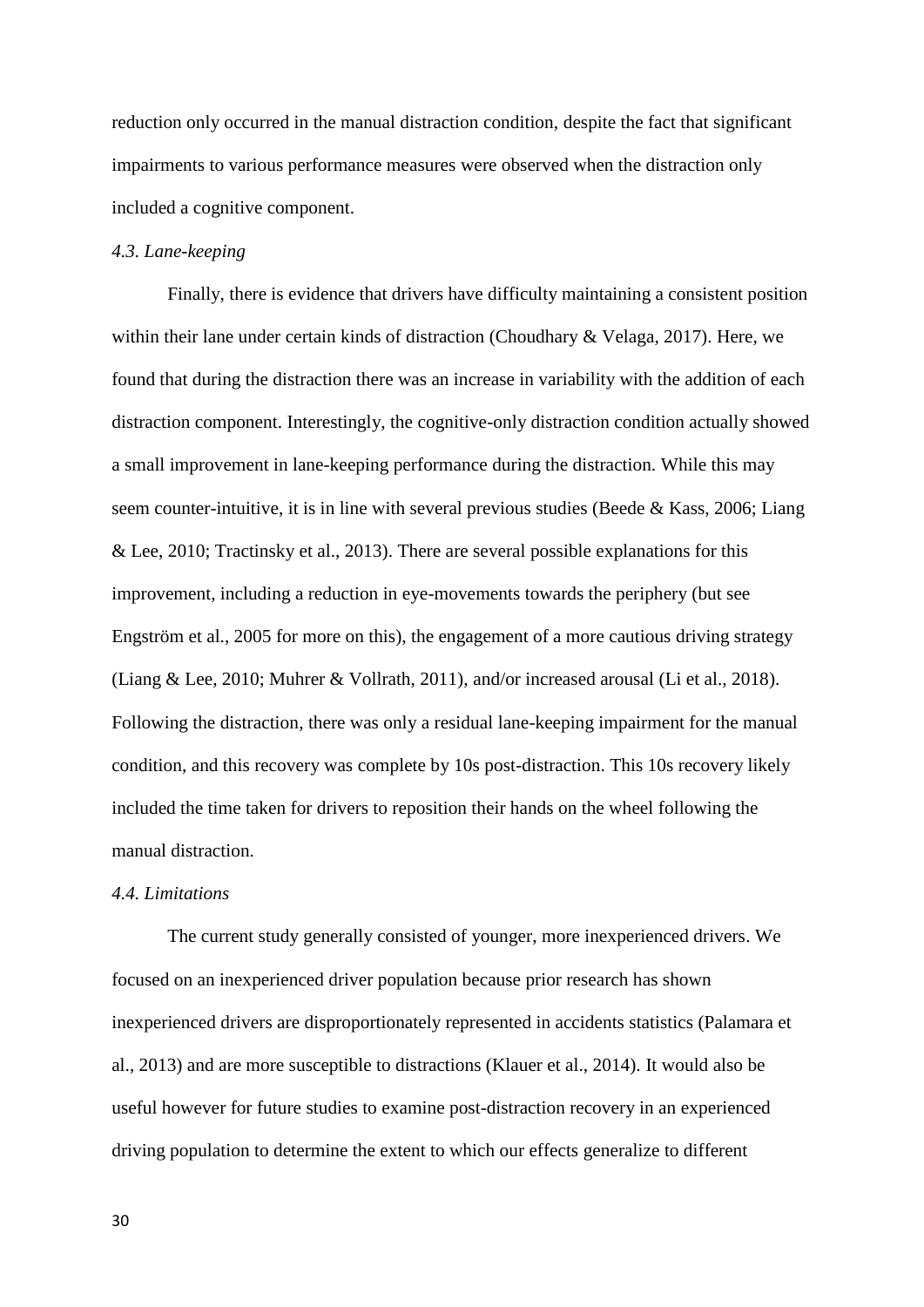populations. This study used a medium-fidelity driving simulator, where participants drove in a low-complexity environment. The magnitude and duration of post-distraction impairments in a low-complexity driving environment likely underestimates the effects of distractions compared to more complex environments (e.g. higher traffic density, poor visibility, more road design complexity, etc.), since increased task demands mean that drivers have fewer resources to spare. Lastly, it should be noted that although the distracting task used here is unlike those encountered by real-world drivers, it allowed us to maintain a high level of experimental control over the resource demands of the distraction, and required similar cognitive resources to actual distractions. That said, it is possible that recovery from more realistic non-driving (e.g. sending a text message) and driving related distractions (e.g. performing an emergency brake) may differ from what is reported here due to a range of other factors such as task priority, importance, or unexpectedness. These are important factors to investigate in future studies in order to more fully understand their contributions to the lasting effects of distraction.

## *4.5. Practical implications*

Although eliminating distractions is clearly one way to avoid the subsequent performance deficits, it could be argued that this will never be entirely achievable given technology use and the pace of modern society. Thus, it is also important to consider ways to improve recovery from distraction. There is evidence from the interruption recovery literature showing that detrimental effects can be reduced by allowing people to schedule an interruption themselves (e.g. Monk et al., 2004). One property of the distractions used in the current study was that the distraction onset was relatively unpredictable. Therefore it may be possible for some of the negative effects on driving found here to be at least partially mitigated by allowing participants some flexibility. For example, distracting tasks could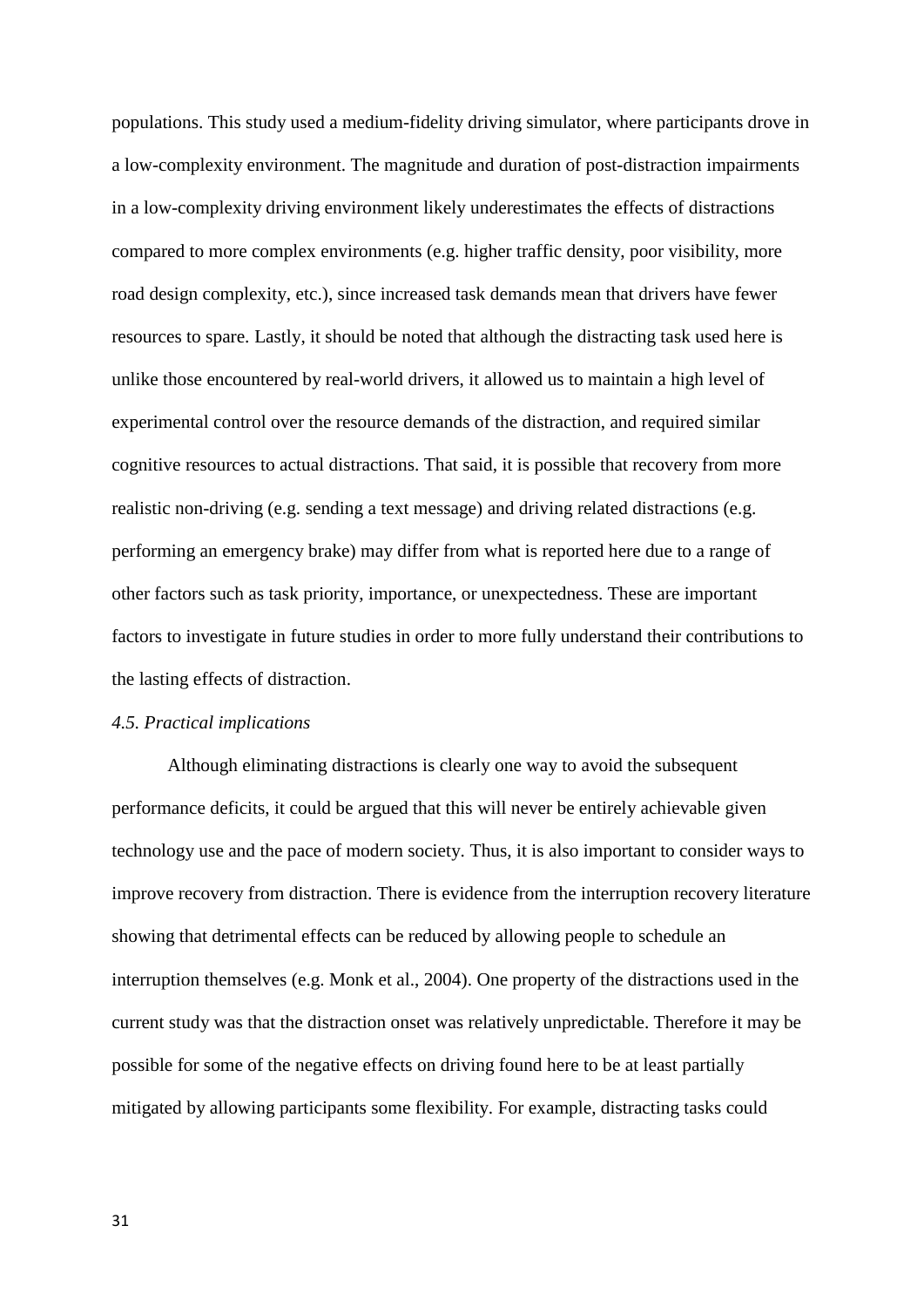commence by asking participants to indicate if/when they are ready to accept the task, and not start until readiness has been indicated.

While drivers today may be more aware of the risks associated with distracted driving, it is unlikely that many have considered how long it takes to recover from a distraction. The current study shows that for at least the first 10s following a distraction, drivers are likely to be significantly impaired and in a poorer position to respond appropriately to potential hazards. In this study, travelling at 50km/h meant that participants were impaired over a distance of approximately 138m in the ten seconds following a distraction. Further to this and potentially more concerning is the longer lasting impairment to the DRT and speed variability, which highlights the potential dangers of driving in an environment where frequent distractions are likely.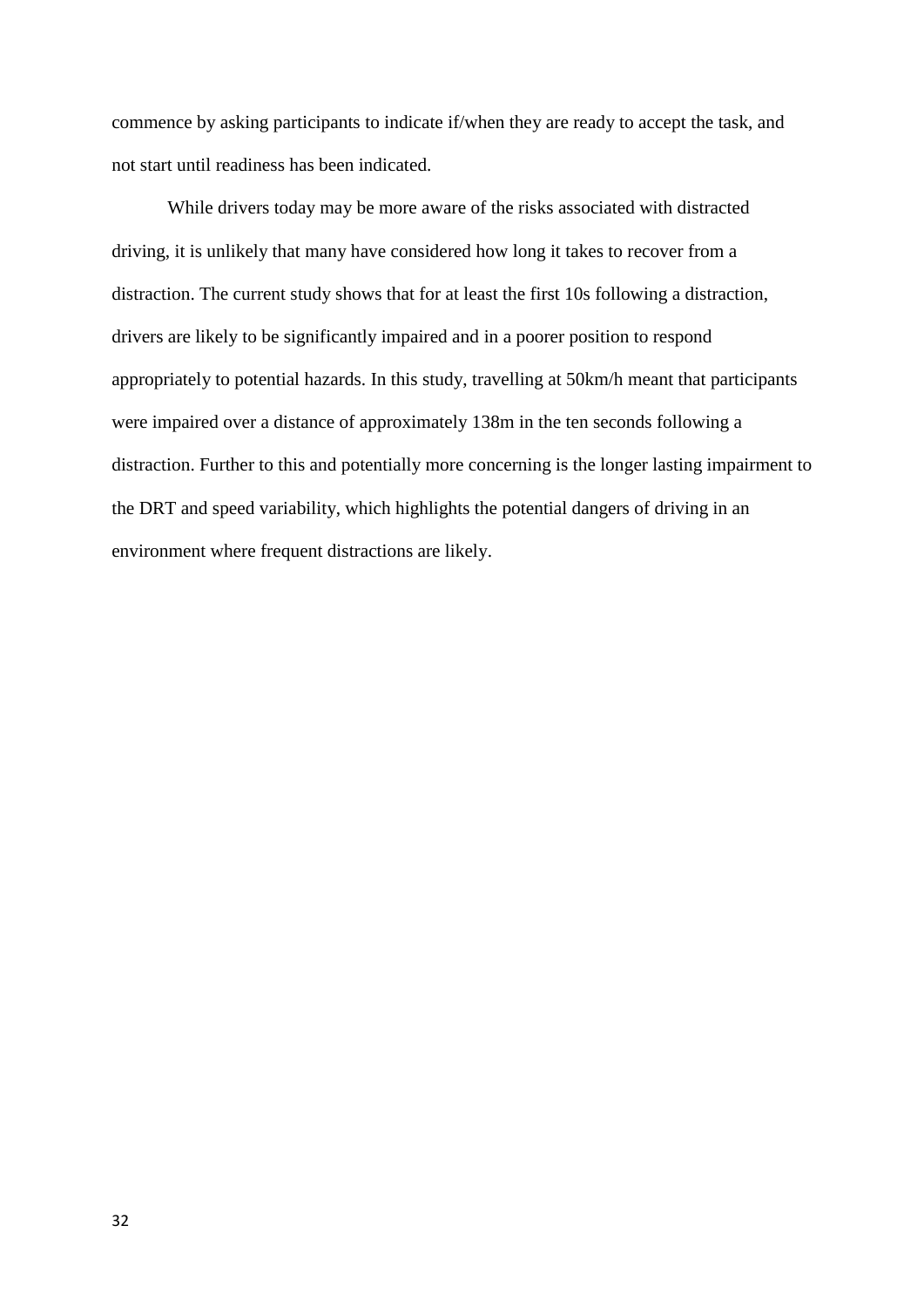# **5. References**

- National Highway Traffic Safety Administration (2016). *2015 Motor vehicle crashes: Overview*. Retrieved from Washington, DC:
- Altmann, E. M., & Trafton, J. G. (2002). Memory for goals: An activation-based model. *Cognitive Science, 26*(1), 39-83. [https://doi.org/10.1207/s15516709cog2601\\_2](https://doi.org/10.1207/s15516709cog2601_2)
- Beede, K. E., & Kass, S. J. (2006). Engrossed in conversation: The impact of cell phones on simulated driving performance. *Accident Analysis & Prevention, 38*(2), 415-421. <https://doi.org/10.1016/j.aap.2005.10.015>
- Boehm-Davis, D. A., & Remington, R. (2009). Reducing the disruptive effects of interruption: A cognitive framework for analysing the costs and benefits of intervention strategies. *Accident Analysis & Prevention, 41*(5), 1124-1129. <https://doi.org/10.1016/j.aap.2009.06.029>
- Borowsky, A., Horrey, W. J., Liang, Y., Garabet, A., Simmons, L., & Fisher, D. L. (2016). The effects of brief visual interruption tasks on drivers' ability to resume their visual search for a pre-cued hazard. *Accident Analysis & Prevention, 93*, 207-216. <https://doi.org/10.1016/j.aap.2016.04.028>
- Bowden, V. K., Loft, S., Tatasciore, M., & Visser, T. A. W. (2017). Lowering thresholds for speed limit enforcement impairs peripheral object detection and increases driver subjective workload. *Accident Analysis & Prevention, 98,* 118-122. <https://doi.org/10.1016/j.aap.2016.09.029>
- Choudhary, P., & Velaga, N. R. (2017). Modelling driver distraction effects due to mobile phone use on reaction time. T*ransportation Research Part C: Emerging Technologies, 77*, 351-365.<https://doi.org/10.1016/j.trc.2017.02.007>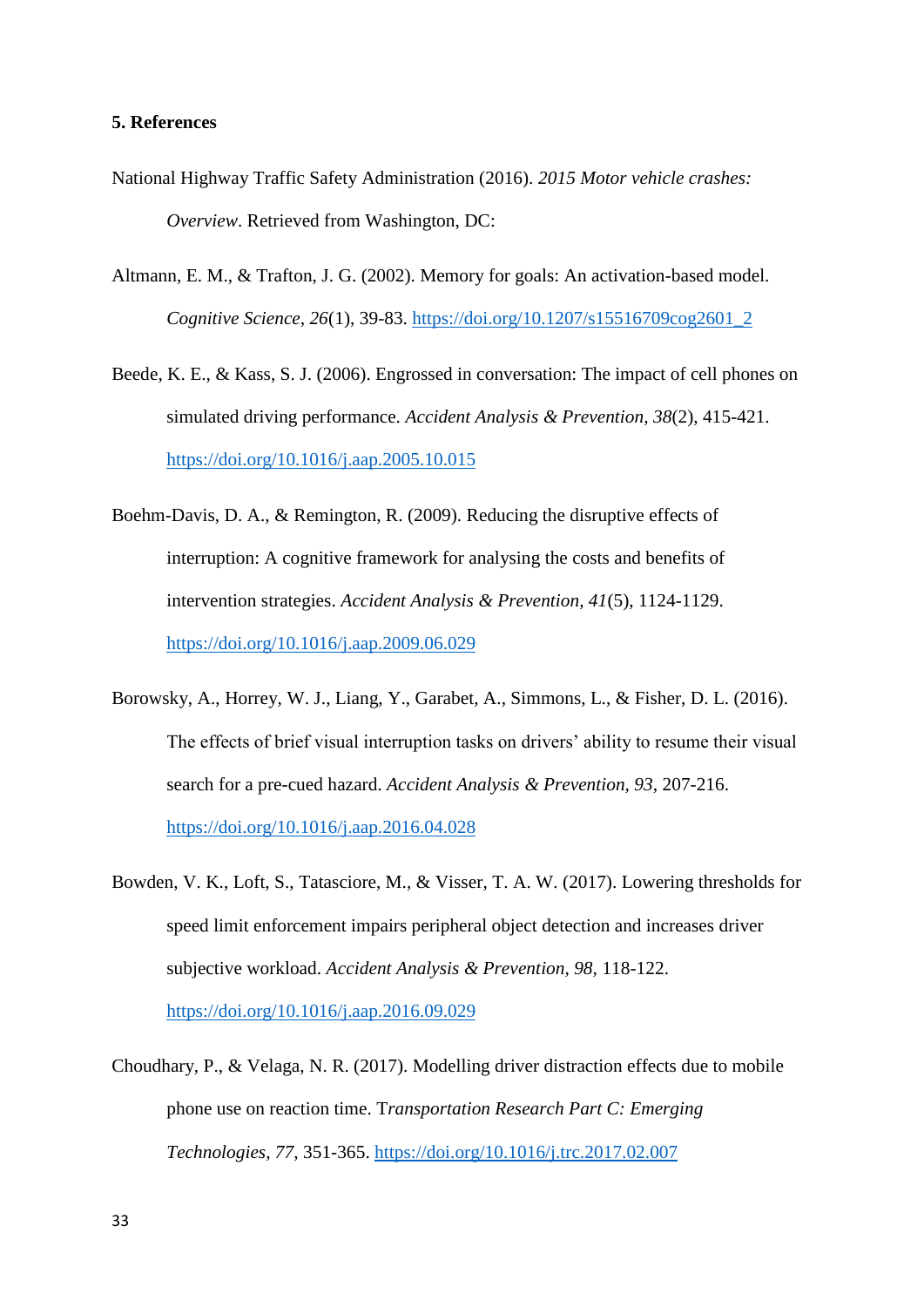- Conti, A. S., Dlugosch, C., & Bengler, K. (2014). The effect of task set instruction on detection response task performance. *Proceedings of the Human Factors and Ergonomics Society Europe*, 107-117.
- Crundall, D., Underwood, G., & Chapman, P. (2002). Attending to the peripheral world while driving. *Applied Cognitive Psychology, 16*(4), 459-475. <https://doi.org/10.1002/acp.806>
- Cumming, G. (2014). The new statistics: Why and how. *Psychological Science, 25*(1), 7-29. <https://doi.org/10.1177/0956797613504966>
- Di Lollo, V., Kawahara, J.-i., Ghorashi, S. M. S., & Enns, J. T. (2005). The attentional blink: Resource depletion or temporary loss of control? *Psychological Research, 69*(3), 191- 200.<https://doi.org/10.1007/s00426-004-0173-x>
- Engström, J., Johansson, E., & Östlund, J. (2005). Effects of visual and cognitive load in real and simulated motorway driving. *Transportation Research Part F: Traffic Psychology and Behaviour, 8*(2), 97-120.<http://dx.doi.org/10.1016/j.trf.2005.04.012>
- Enns, J. T., Visser, T. A. W., Kawahara, J.-i., & Di Lollo, V. (2001). Visual masking and task switching in the attentional blink. *The limits of attention: Temporal constraints in human information processing*, 65-81.
- Harbluk, J. L., Noy, Y. I., Trbovich, P. L., & Eizenman, M. (2007). An on-road assessment of cognitive distraction: Impacts on drivers' visual behavior and braking performance. *Accident Analysis & Prevention, 39*(2), 372-379. <https://doi.org/10.1016/j.aap.2006.08.013>
- Horberry, T., Anderson, J., Regan, M. A., Triggs, T. J., & Brown, J. (2006). Driver distraction: The effects of concurrent in-vehicle tasks, road environment complexity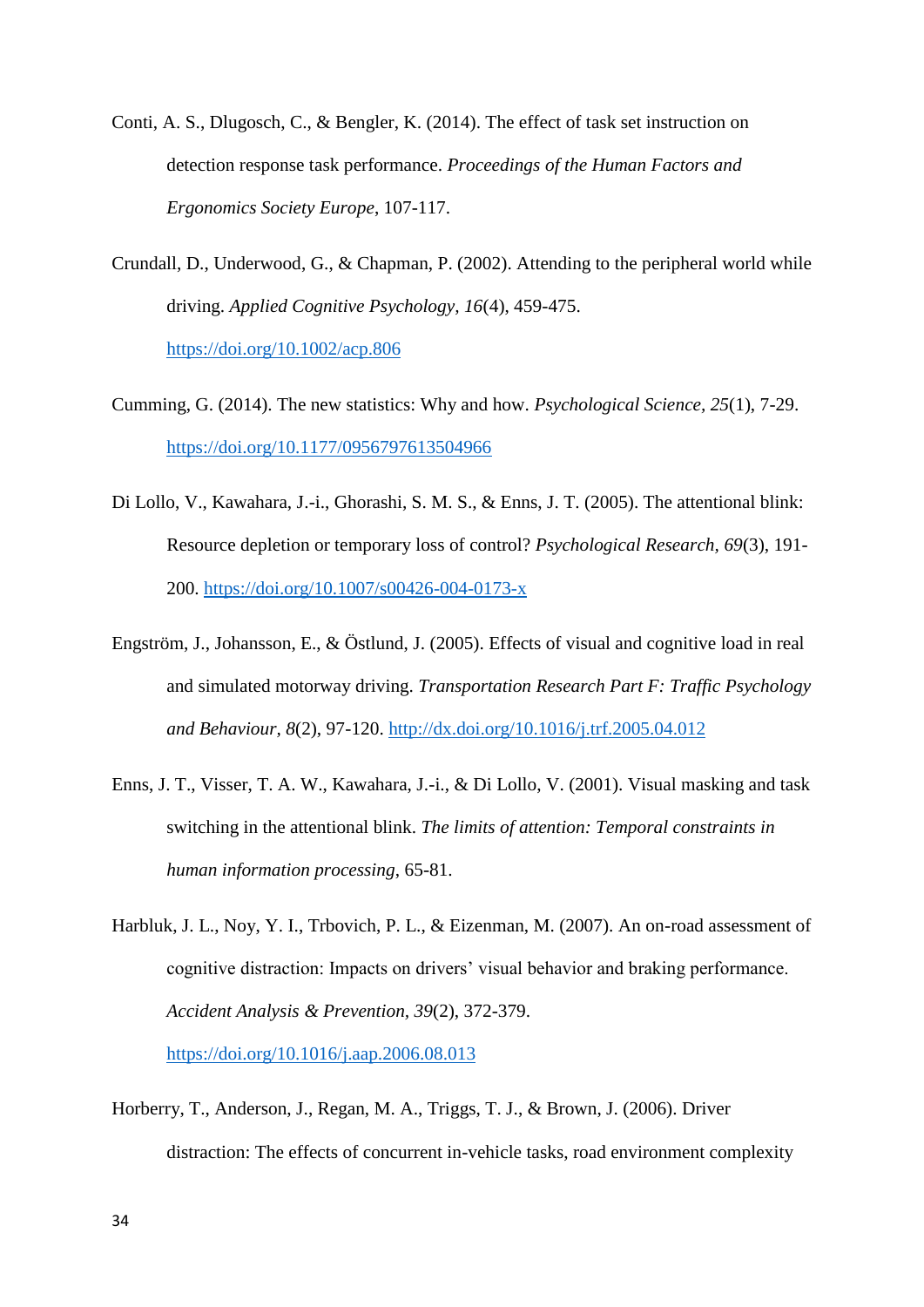and age on driving performance. *Accident Analysis & Prevention, 38*(1), 185-191. <http://dx.doi.org/10.1016/j.aap.2005.09.007>

- Jahn, G., Oehme, A., Krems, J. F., & Gelau, C. (2005). Peripheral detection as a workload measure in driving: Effects of traffic complexity and route guidance system use in a driving study. *Transportation Research Part F: Traffic Psychology and Behaviour, 8*(3), 255-275.<https://doi.org/10.1016/j.trf.2005.04.009>
- Klauer, S. G., Guo, F., Simons-Morton, B. G., Ouimet, M. C., Lee, S. E., & Dingus, T. A. (2014). Distracted driving and risk of road crashes among novice and experienced drivers. *The New England Journal of Medicine, 370*, 54–59. <http://dx.doi.org/10.1056/NEJMsa1204142>
- Li, P., Markkula, G., Li, Y., & Merat, N. (2018). Is improved lane keeping during cognitive load caused by increased physical arousal or gaze concentration toward the road center? *Accident Analysis & Prevention, 117*, 65-74. <https://doi.org/10.1016/j.aap.2018.03.034>
- Liang, Y., & Lee, J. (2010). Combining cognitive and visual distraction: Less than the sum of its parts. *Accident Analysis & Prevention, 42*(3), 881-890. <http://dx.doi.org/10.1016/j.aap.2009.05.001>
- Loft, S., Kearney, R., & Remington, R. (2008). Is task interference in event-based prospective memory dependent on cue presentation? *Memory & Cognition, 36*(1), 139-148.<https://doi.org/10.3758/MC.36.1.139>
- Martens, M. H., & Van Winsum, W. (2000). *Measuring distraction: the peripheral detection task*. TNO Human Factors, Soesterberg, The Netherlands.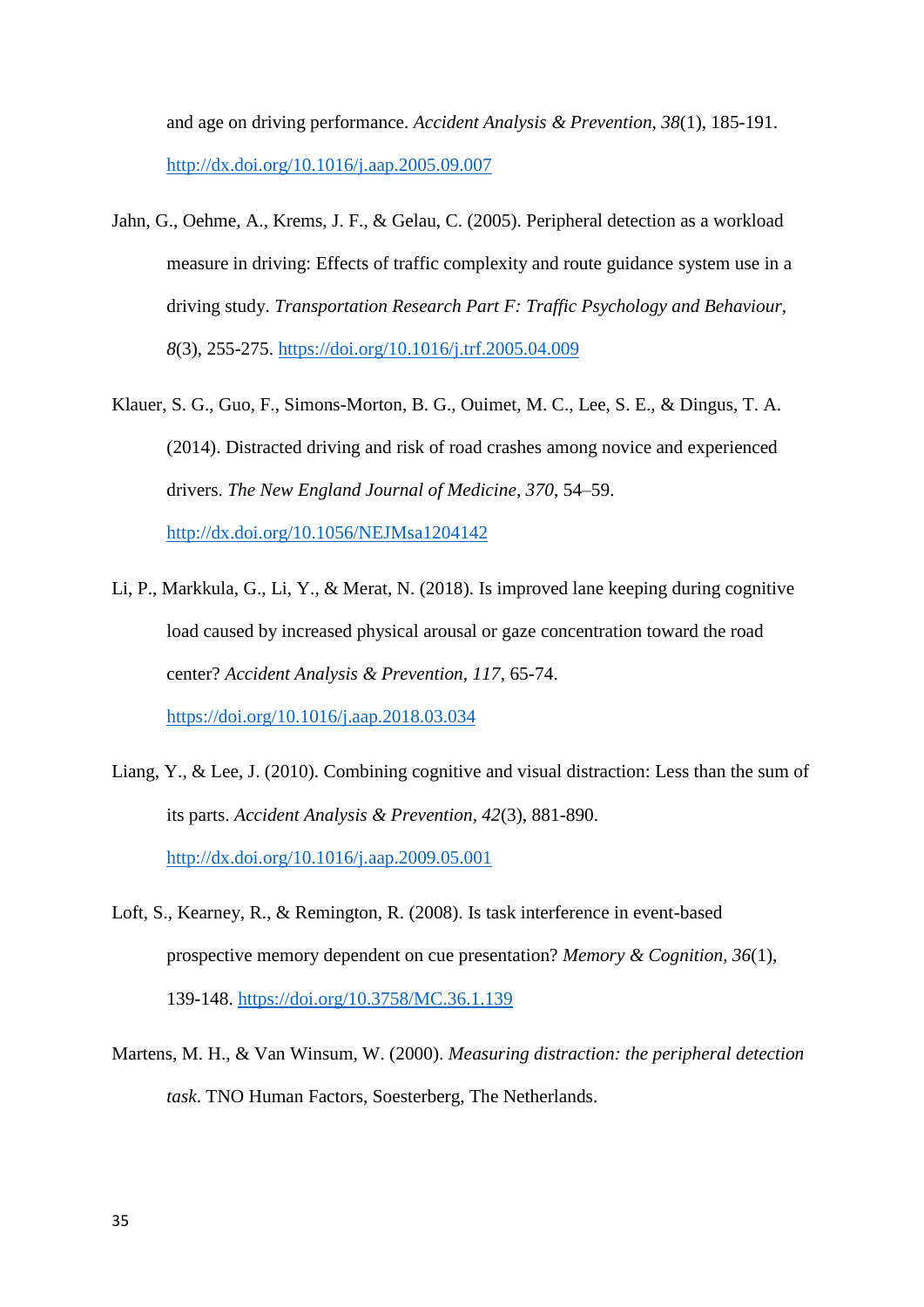- Miura, T. (1986). Coping with situational demands: A study of eye movements and peripheral vision performance. *Vision in Vehicles, 1*, 205-216.
- Monk, C. A., Boehm-Davis, D. A., Mason, G., & Trafton, J. G. (2004). Recovering from interruptions: Implications for driver distraction research. *Human Factors: The Journal of the Human Factors and Ergonomics Society, 46*(4), 650-663. <https://doi.org/10.1518/hfes.46.4.650.56816>
- Monsell, S. (2003). Task switching. *Trends in Cognitive Sciences, 7*(3), 134-140. [https://doi.org/10.1016/S1364-6613\(03\)00028-7](https://doi.org/10.1016/S1364-6613(03)00028-7)
- Muhrer, E., & Vollrath, M. (2011). The effect of visual and cognitive distraction on driver's anticipation in a simulated car following scenario. *Transportation Research Part F: Traffic Psychology and Behaviour, 14*(6), 555-566. <https://doi.org/10.1016/j.trf.2011.06.003>
- Olsson, S., & Burns, P. C. (2000). *Measuring driver visual distraction with a peripheral detection task*. (Masters), Linkoping University.
- Palamara, P., Kaura, K., & Fraser, M. (2013). *An investigation of serious injury motor vehicle crashes across metropolitan, regional and remote Western Australia*. Retrieved from <http://c-marc.curtin.edu.au/local/docs/ISIMVCMRRWA.pdf>
- Patten, C. J. D., Kircher, A., Östlund, J., Nilsson, L., & Svenson, O. (2006). Driver experience and cognitive workload in different traffic environments. *Accident Analysis & Prevention, 38*(5), 887-894.<https://doi.org/10.1016/j.aap.2006.02.014>
- Reed, M. P., & Green, P. A. (1999). Comparison of driving performance on-road and in a low-cost simulator using a concurrent telephone dialling task. *Ergonomics, 42*(8), 1015-1037.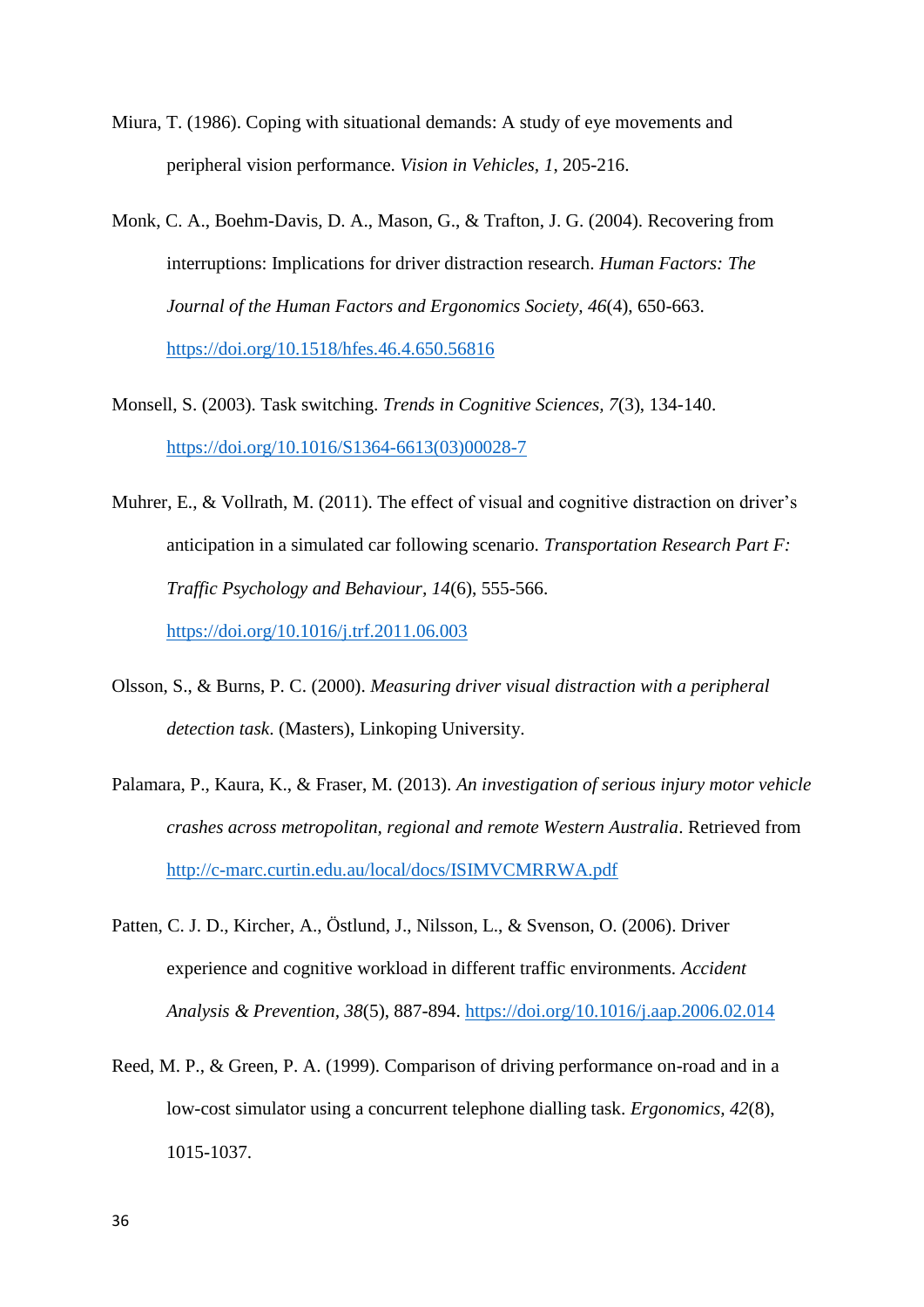Reyes, M. L., & Lee, J. D. (2008). Effects of cognitive load presence and duration on driver eye movements and event detection performance. *Transportation Research Part F: Traffic Psychology and Behaviour, 11*(6), 391-402. <https://doi.org/10.1016/j.trf.2008.03.004>

- Rogers, & Monsell, S. (1995). Costs of a predictible switch between simple cognitive tasks. *Journal of Experimental Psychology: General, 124*(2), 207.
- Rogers M., Zhang Y., Kaber D., Liang Y., Gangakhedkar S. (2011) The effects of visual and cognitive distraction on driver situation awareness. In Harris D. (ed) *Engineering Psychology and Cognitive Ergonomics*. Springer, Berlin, Heidelberg. [https://doi.org/10.1007/978-3-642-21741-8\\_2](https://doi.org/10.1007/978-3-642-21741-8_2)
- Rosenthal, R., & Rosnow, R. L. (1985). *Contrast analysis: Focused comparisons in the analysis of variance*. CUP Archive.
- Ruthruff, E., Remington, R. W., & Johnston, J. C. (2001). Switching between simple cognitive tasks: The interaction of top-down and bottom-up factors*. Journal of Experimental Psychology: Human Perception and Performance, 27*(6), 1404.
- Schumacher, E. H., Seymour, T. L., Glass, J. M., Fencsik, D. E., Lauber, E. J., Kieras, D. E., & Meyer, D. E. (2001). Virtually perfect time sharing in dual-task performance: Uncorking the central cognitive bottleneck. *Psychological Science, 12*(2), 101-108. <https://doi.org/10.1111/1467-9280.00318>
- Strayer, D. L., Cooper, J. M., Turrill, J., Coleman, J., Medeiros-Ward, N., & Biondi, F. (2013). *Measuring cognitive distraction in the automobile*. AAA Foundation for Traffic Safety, Washington DC.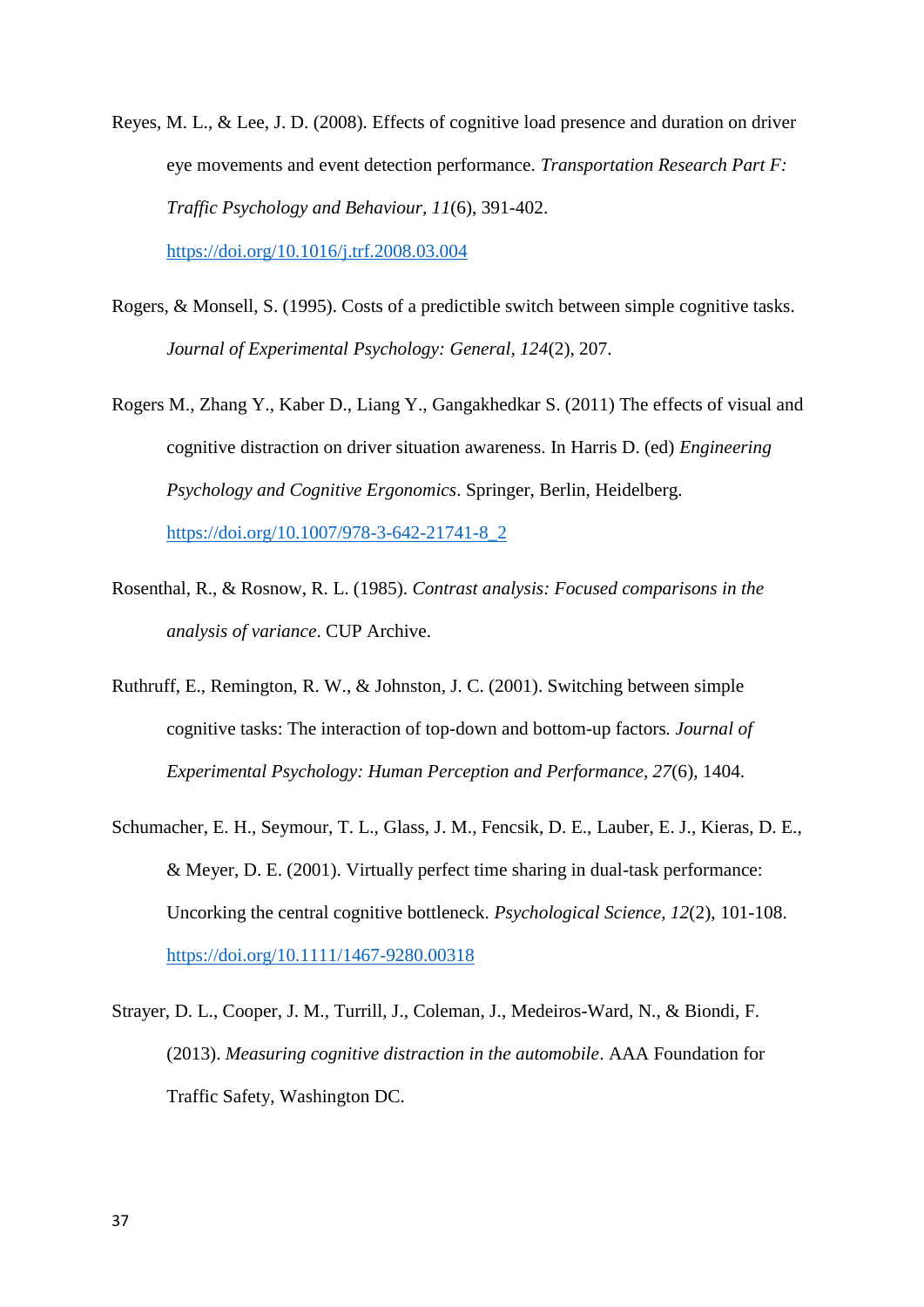- Strayer, D. L., Cooper, J. M., Turrill, J., Coleman, J. R., & Hopman, R. J. (2016). Talking to your car can drive you to distraction. *Cognitive research: principles and implications, 1*(1), 16.<https://doi.org/10.1186/s41235-016-0018-3>
- Strayer, D. L., Cooper, J. M., Turrill, J., Coleman, J. R., & Hopman, R. J. (2017). The Smartphone and the Driver's Cognitive Workload: A Comparison of Apple, Google, and Microsoft's Intelligent Personal Assistants. *Canadian Journal of Experimental Psychology, 71*(2), 93-110. <http://dx.doi.org/10.1037/cep0000104>
- Tractinsky, N., Ram, E. S., & Shinar, D. (2013). To call or not to call That is the question (while driving). *Accident Analysis & Prevention, 56*, 59-70. <https://doi.org/10.1016/j.aap.2013.03.017>
- Underwood, G., Crundall, D., & Chapman, P. (2011). Driving simulator validation with hazard perception. *Transportation research part F: traffic psychology and behaviour, 14*(6), 435-446. <https://doi.org/10.1016/j.trf.2011.04.008>
- van Winsum, W. (2018). The effects of cognitive and visual workload on peripheral detection in the detection response task. *Human Factors: The Journal of the Human Factors and Ergonomics Society, 60*(6), 855-869. <https://doi.org/10.1177/0018720818776880>
- Visser, T. A. W., Bischof, W. F., & Di Lollo, V. (2004). Rapid serial visual distraction: Taskirrelevant items can produce an attentional blink. *Perception & Psychophysics, 66*(8), 1418-1432.<https://doi.org/10.3758/BF03195008>
- Wickens, C. D. (2002). Multiple resources and performance prediction. *Theoretical issues in ergonomics science, 3*(2), 159-177. https://doi.org/10.1080/14639220210123806